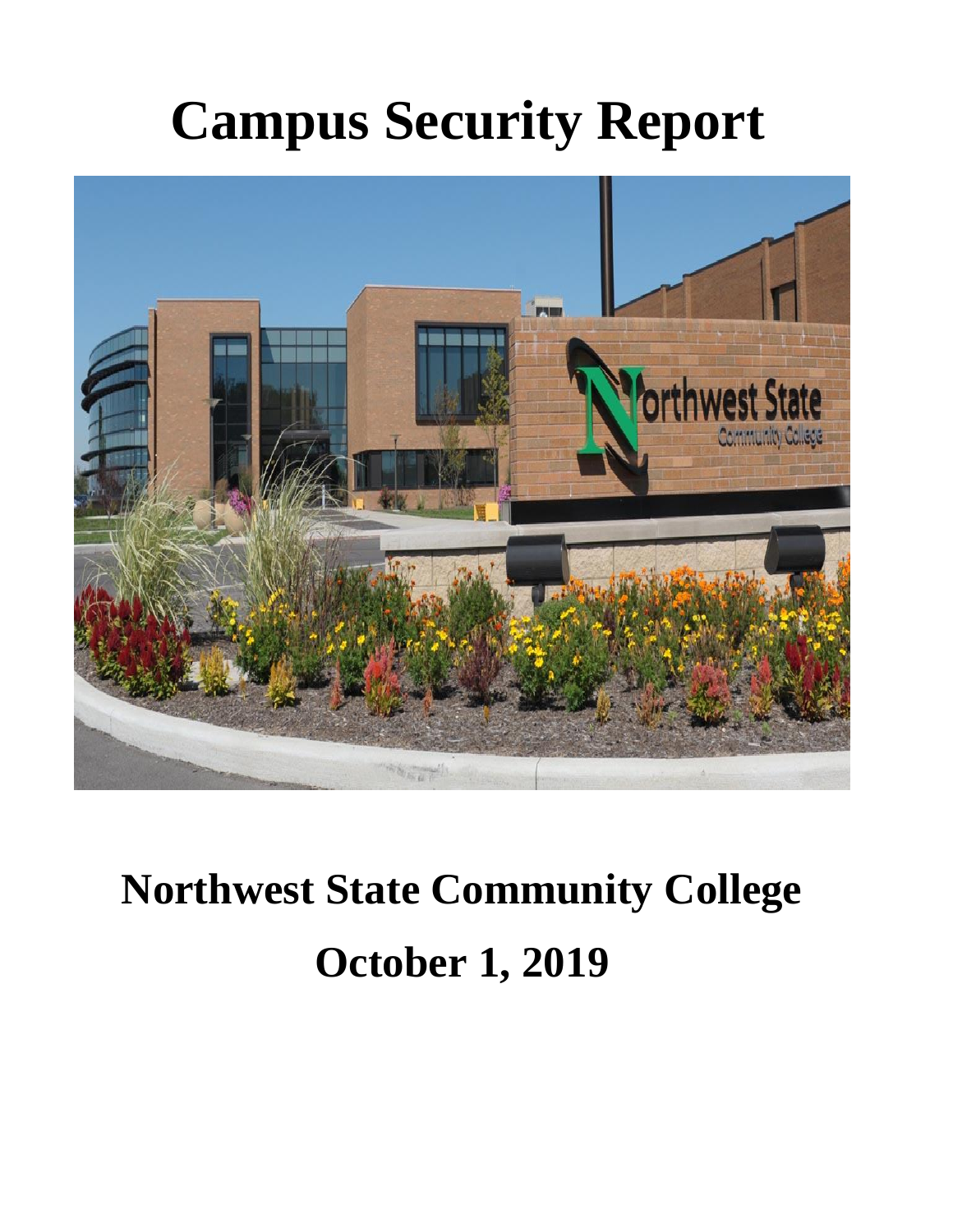# **Campus Security Report**

# **Table of Contents**

| Disciplinary Proceedings for Dating/Domestic Violence, Sexual Assault, Stalking13 |
|-----------------------------------------------------------------------------------|
|                                                                                   |
|                                                                                   |
|                                                                                   |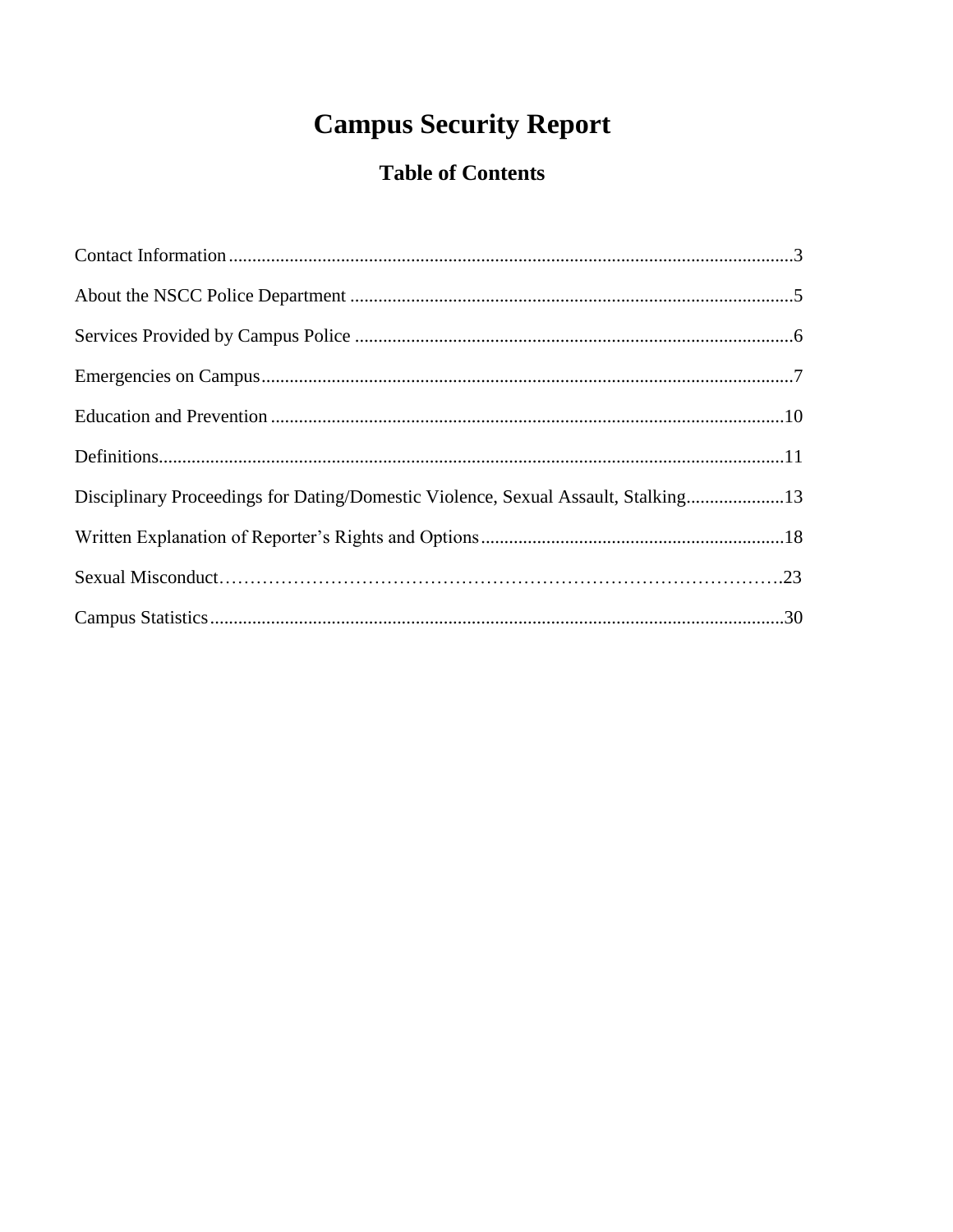#### **Campus Security Report**

Northwest State Community College's Campus Security Report includes crime statistics and prevention information to assist students in making decisions which affect their personal safety and that are required by the Jeanne Clery Disclosure of Campus Security Policy and Campus Crime Statistics Act. This report also includes policy information for Northwest State Community College as required by the Higher Education Opportunity Act of 2008. A copy of the report can also be obtained by contacting the NSCC Police Department.

Northwest State Community College is committed to providing environments that facilitate student learning in all of its forms, as well as promoting responsible decisionmaking. The vitality of this commitment rests in the education and development of the whole person, including the manner in which students interact with others and the way in which they live out their rights and responsibilities as members of Northwest State Community College. As a college, we are dedicated to providing students with the resources they need to be successful members of the community. This includes the implementation of timely and appropriate intervention strategies and programs when students do not follow college policies. To this end, the Office of the Vice President for Institutional Effectiveness and Student Success and the NSCC Police Department collaboratively work together to hold students accountable for their behavior and provide education regarding decision-making and personal responsibility. Northwest State Community College is dedicated to modeling responsibility, character development and values education. Through the integration of new learning and reflection on one's behavior, students at Northwest State Community College learn what it means to be a responsible and respectful citizen in a community.

**Dr. Cindy Krueger**, Vice President - Institutional Effectiveness and Student Success **Joel Gibson**, Chief of Police

#### **Contact Information:**

| <b>NSCC Main Campus Police</b>                                    |                     |  |  |  |  |  |
|-------------------------------------------------------------------|---------------------|--|--|--|--|--|
| <b>Emergencies:</b> any campus or off-campus location:            | 419-267-1452 or 911 |  |  |  |  |  |
| <b>Non-emergencies:</b> Northwest State Community College Police: | 419-267-1452        |  |  |  |  |  |
| Henry County Sheriff's Office:                                    | 419-592-8010        |  |  |  |  |  |
| <b>Toledo Scott Park Campus:</b>                                  |                     |  |  |  |  |  |
| <b>Emergencies:</b> any campus or off-campus location:            | 419-530-2600 or 911 |  |  |  |  |  |
| Non-emergencies: University of Toledo Police:                     | 419-530-2601        |  |  |  |  |  |
| Toledo Police:                                                    | 419-936-2000        |  |  |  |  |  |
| <b>Northwest State at Akron Area Electrical JATC:</b>             |                     |  |  |  |  |  |
| <b>Emergencies:</b> any campus or off-campus location:            | 911                 |  |  |  |  |  |
| Non-emergencies: Summit Co Sheriff's Office:                      | 330-643-2122        |  |  |  |  |  |
|                                                                   |                     |  |  |  |  |  |

#### **Northwest State at Canton Electrical JATC:**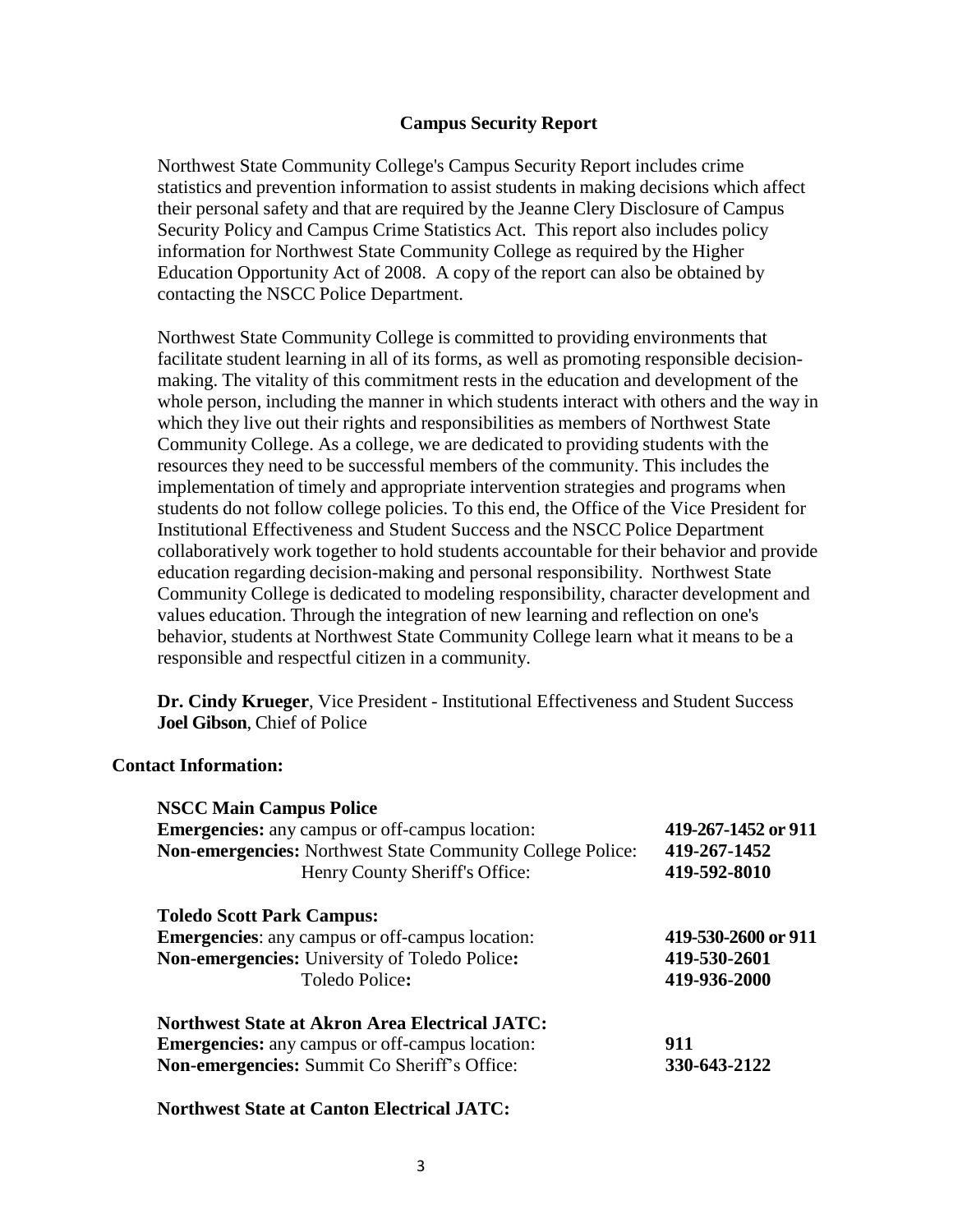| <b>Emergencies:</b> any campus or off-campus location:<br>Non-emergencies: Jackson Twp. Police Dept.: | 911<br>330-497-7435 |
|-------------------------------------------------------------------------------------------------------|---------------------|
| <b>Northwest State at Cincinnati Electrical JATC:</b>                                                 |                     |
| <b>Emergencies:</b> any campus or off-campus location:                                                | 911                 |
| Non-emergencies: Cincinnati Police Dept. - Dist #3:                                                   | 513-263-8300        |
| <b>Northwest State at Cleveland Electrical:</b>                                                       |                     |
| <b>Emergencies:</b> any campus or off-campus location:                                                | 911                 |
| Non-emergencies: Valley View Police Dept.:                                                            | 216-524-9687        |
| <b>Northwest State at Dayton Electrical JATC:</b>                                                     |                     |
| <b>Emergencies:</b> any campus or off-campus location:                                                | 911                 |
| Non-emergencies: Vandalia Police Dept.:                                                               | 937-898-5868        |
| <b>Northwest State at Hamilton Electrical JATC:</b>                                                   |                     |
| <b>Emergencies:</b> any campus or off-campus location:                                                | 911                 |
| Non-emergencies: Butler Co. Sheriff's Office:                                                         | 513-785-1300        |
| <b>Northwest State at Lima Area Electrical JATC:</b>                                                  |                     |
| <b>Emergencies:</b> any campus or off-campus location:                                                | 911                 |
| Non-emergencies: Jackson Twp. Police Dept.:                                                           | 419-227-4444        |
| <b>Northwest State at Lorain County JATC:</b>                                                         |                     |
| <b>Emergencies:</b> any campus or off-campus location:                                                | 911                 |
| Non-emergencies: Lorain Police Dept.:                                                                 | 440-204-2100        |
| <b>Northwest State at Marietta Electrical JATC:</b>                                                   |                     |
| <b>Emergencies:</b> any campus or off-campus location:                                                | 911                 |
| Non-emergencies: Washington Co. Sheriff's Office:                                                     | 740-373-6623        |
| <b>Northwest State at Newark JATC:</b>                                                                |                     |
| <b>Emergencies:</b> any campus or off-campus location:                                                | 911                 |
| Non-emergencies: Muskingum Co. Sheriff's Office:                                                      | 740-452-3637        |
| <b>Northwest State at Portsmouth Electrical JATC:</b>                                                 |                     |
| <b>Emergencies:</b> any campus or off-campus location:                                                | 911                 |
| Non-emergencies: Pike Co. Sheriff's Dept.:                                                            | 330-497-7435        |
| <b>Northwest State at Toledo Electrical JATC:</b>                                                     |                     |
| <b>Emergencies:</b> any campus or off-campus location:                                                | 911                 |
| Non-emergencies: Rossford Police Dept                                                                 | 330-497-7435        |
| <b>Northwest State at Youngstown Electrical JATC:</b>                                                 |                     |
| <b>Emergencies:</b> any campus or off-campus location:                                                | 911                 |
| Non-emergencies: Boardman Police Dept.:                                                               | 330-497-7435        |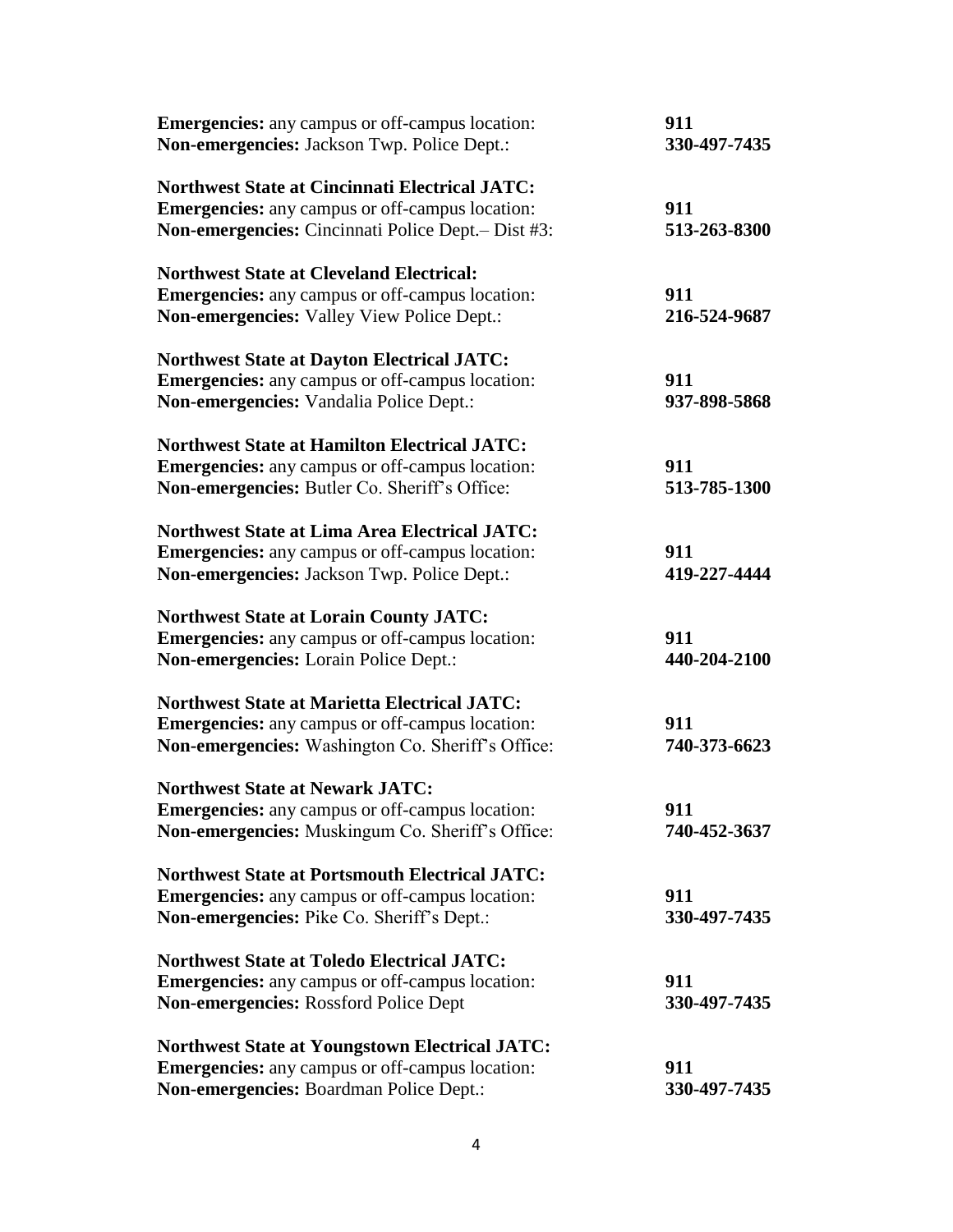# **POLICE**

# **Mission Statement**

The Northwest State Community College Police Department (NSCCPD) is a professional police agency that is committed to providing excellence in service and safety with a servant attitude while maintaining the mission of the college.

# **Vision Statement**

The vision of NSCCPD is to continually grow in knowledge and technology while maintaining the highest standard of service to all of those we serve.

# **About The Northwest State Community College Campus Police - Law Enforcement Authority**

The NSCCPD is located in the Atrium Room A-196, which is directly behind the south stairwell in the Atrium, entrance door A-10. The NSCCPD provides uniformed police services during open hours of the College as well as for special functions during non-standard campus hours.

The NSCCPD officers are sworn State of Ohio Peace Officers commissioned by the Ohio Peace Officers Training Commission. Police Officers are entrusted through the Board of Trustees in accordance with Ohio Revised Code Section 3345.04. College officers have misdemeanor and felony arrest authority, as well as all other enforcement powers granted to peace officers in the State of Ohio. NSCCPD officers are subject to all training and education requirements established by the Ohio Peace Officers Training Council and the Northwest State Community College Administration.

NSCCPD officers are required to maintain a professional demeanor, and utilize sound judgment with a service attitude. Officers are carefully selected by their proven prior law enforcement service, experience, ability, knowledge, and dedication to the community they serve as well to their organization. In addition, the officers continue to gain knowledge through continual training in relation to their career.

NSCCPD is a full service agency providing law enforcement service including criminal investigations, accident investigation, traffic and parking enforcement, enforcement of Court Orders such a Protection Orders both Civil and Criminal enforcement as well as enforcement of Northwest State Community College Policy and Regulations.

# **Mutual Aid and Public Safety Partnerships**

The NSCCPD maintains partnerships with local, state and federal public agencies. By virtue of concurrent jurisdictions and in some cases shared jurisdictions a close working relationship is in place with the Henry County Sheriff's Office, Ohio State Highway Patrol, Federal Bureau of Investigation, the Multi Area Drug Task Force, and the Attorney General's Bureau of Investigation as well as the Correction Commission of Northwest Ohio and their Special Weapon and Tactics Team.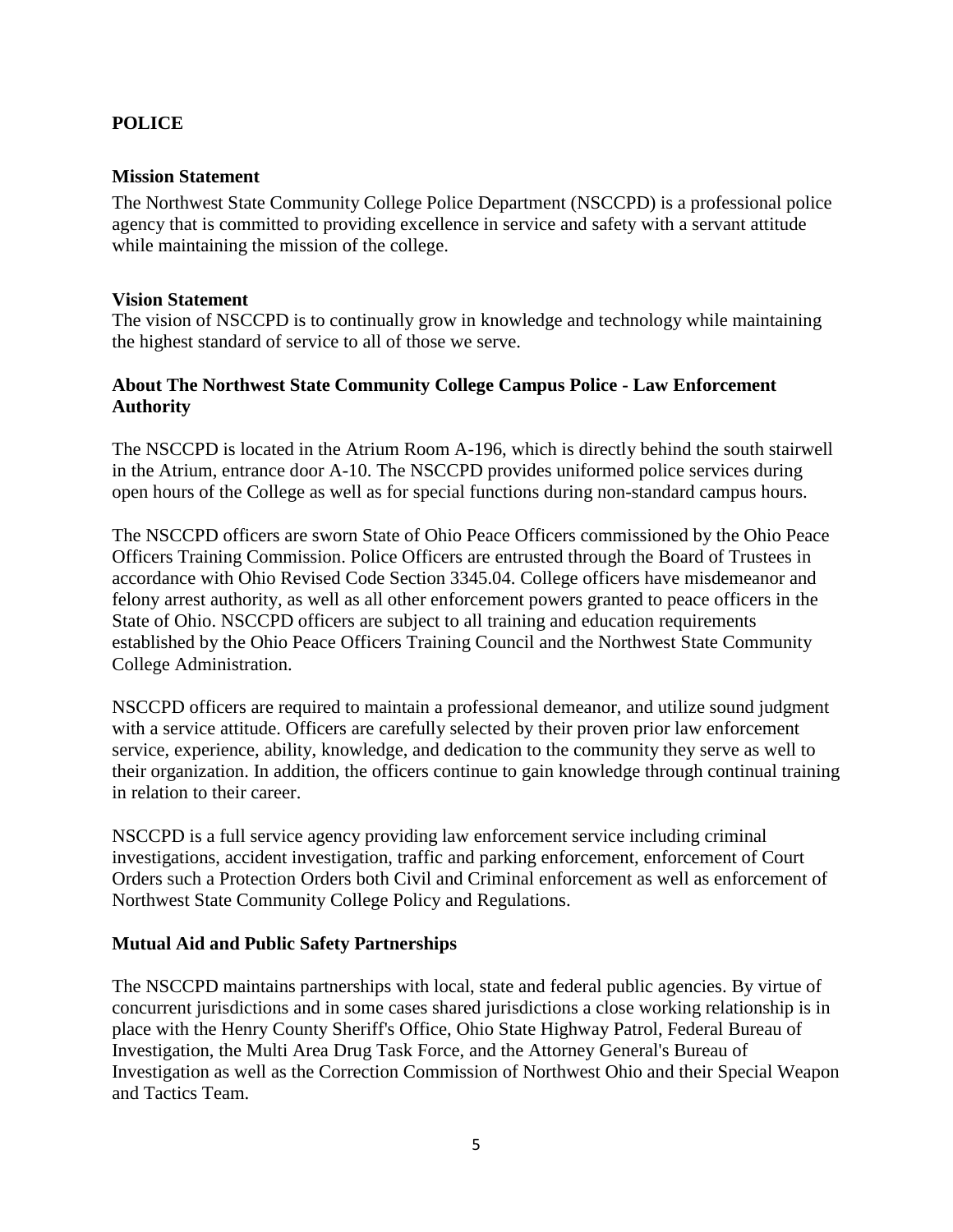# **Services Provided by Northwest State Community College Campus Police**

# **Escort Service**

- The NSCCPD provides escort service to and from vehicles upon request.
- The request may be made in person, or by calling the police office at [419-267-1452](tel:419-267-1452) or contacting the Welcome Center 419-267-5511.

# **Car Unlocks**

- The NSCCPD will provide auto unlocks should someone need this service.
- The individual must provide proper identification and sign a waiver of liability.
- The request can be made in person at the NSCCPD office room A-196 or at the Welcome Center.

# **Motor Vehicle Battery Jump Starts**

- The NSCCPD will provide motor vehicle jump starts should someone require this service.
- The individual must provide proper identification and sign a waiver of liability.
- The request can be made in person at the NSCCPD office room A-196 or at the Welcome Center.

# **Web Check Finger Print Background Checks**

- Fingerprinting for background checks can be done by NSCCPD. Appropriate identification, such as a state driver's license or other state or government-issued ID, must be provided as well as other pertinent information.
- Fingerprinting is done Monday Thursday  $8:00 5:00$  p.m. and Friday  $8:00 4:00$  p.m.
- Cost for the service is \$29.00 for BCI and \$32.00 for FBI and should be paid in the Business Office prior to having it done.

# **Photo IDs**

- College Photo IDs can be obtained at the NSCCPD office in the Atrium, Room A-196.
- Appropriate ID, such as a state driver's license or other state or government-issued ID, must be provided as well as the college ID number, also known as the N number.
- A \$10 charge is required for a replacement ID.

# **Key Control**

- NSCCPD is assigned the key control of the College, both traditional keys and electronic access.
- Assignment of keys requires a written request via email to the campus police chief.
- Request will include the individual's name, who the key is to be issued to and the room number said key is needed for providing access.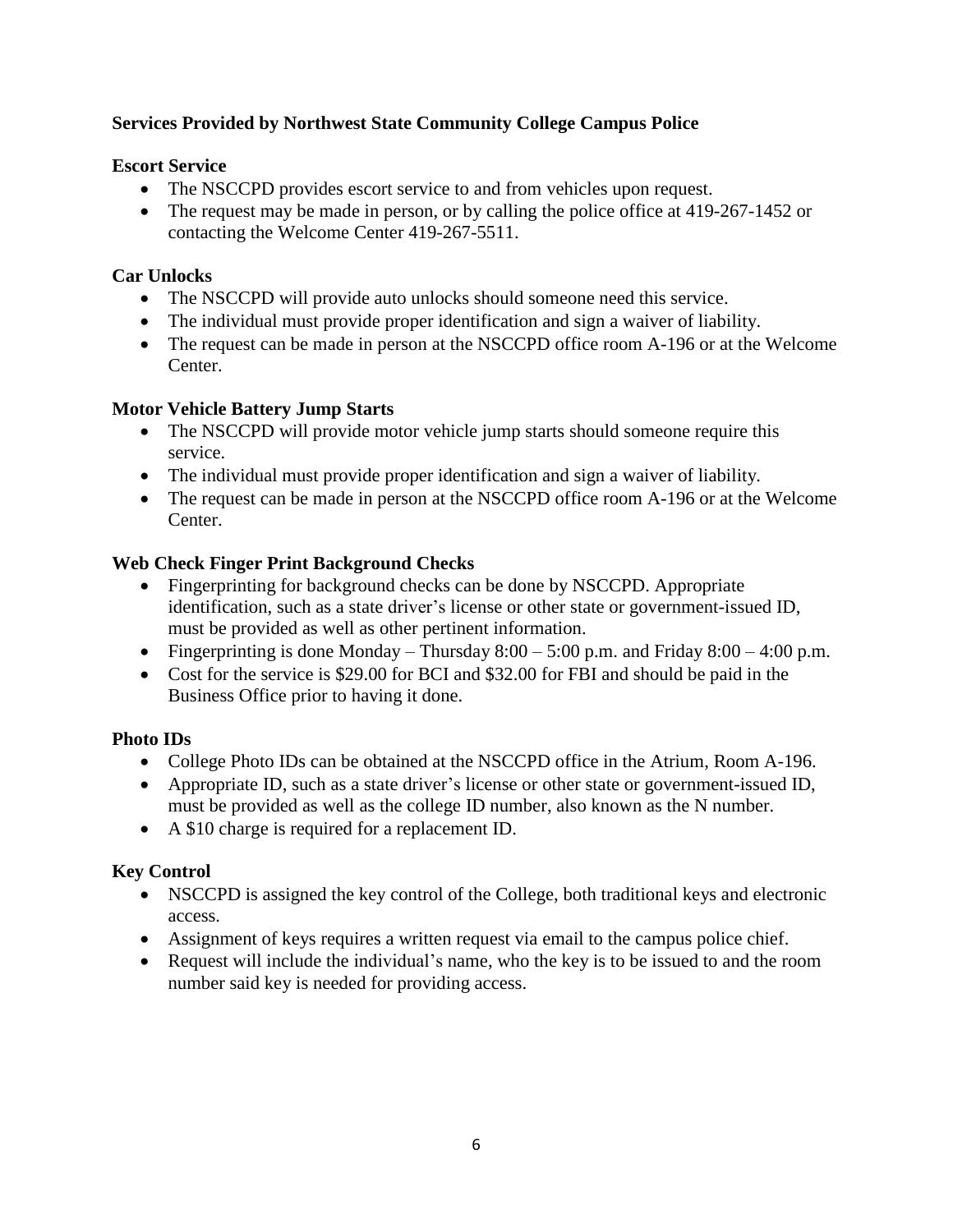# **Parking**

- Visitor lot is located in the north parking lot and is identified with signage clearly marked Visitor Parking.
- Visitor parking spaces are clearly marked and only visitors are permitted to use these spaces. Students are not visitors.
- Other special parking spaces are clearly marked for their intended users and violators will be cited for parking violations.
- Fines for violating parking regulations range from \$25 to \$50 per violation.
- Payment may be made in person at the Business Office, Monday Thursday between the hours of 8 am to 4 pm.
- Receipts will be issued only for payments made in person during these hours. Payments may also be mailed to the NSCC Business Office, 22600 State Route 34, Archbold, Ohio 43502. Appeal forms may be obtained at the NSCCPD Office and must be submitted within ten days from the date of the citation.

# **Lost and Found**

 Lost and found items can be recovered at the Welcome Center in the Atrium. Lost and found flash drives will be collected at the circulation desk in the Library.

# **Emergencies on Campus**

# **Quick Alert Emergency Communication System**

Northwest State Community College utilizes the Quick Alert system as a fast and reliable means of sending urgent information to the campus community. It is important that all students log in to their Quick Alert account to update their contact information and communication preferences. This can be done by logging on to myNSCC and clicking on the Quick Alert link in the middle of the Home tab.

Announcements made through the Quick Alert system include campus emergencies, school closings and important student information and reminders.

# **Family Emergency**

In the event of an emergency, family members are to call the main switchboard at 419-267-5511. A switchboard operator is on duty from 7:30 a.m. until 6:00 p.m. Monday – Thursday and 7:30 a.m. until 4:00 p.m. on Friday and will be able to direct your call accordingly. When the switchboard is closed, follow the message prompts to contact the NSCC Campus Police Department.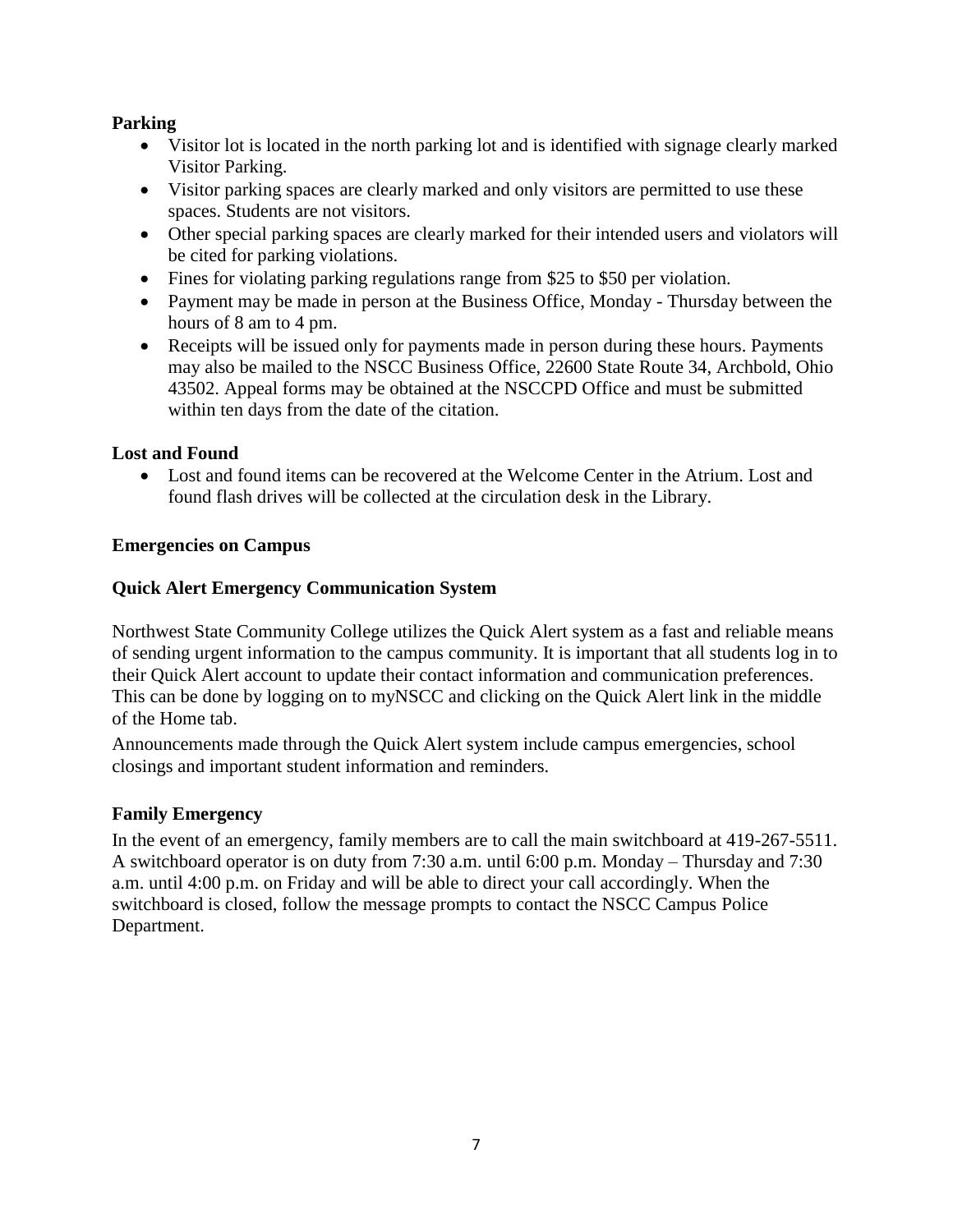# **Emergency Phones**

Emergency phones are located throughout the campus for use in case of emergencies. The phone connects immediately to the Campus Police Department by lifting the handset.

# **Reporting Crimes on Campus**

Crimes, suspicious activity, safety hazards or campus emergencies (including medical and fire emergencies) should be reported promptly to NSCCPD from any emergency hallway phone by just picking up the handset, calling from any campus desk phone, dialing  $3 & OK$ , calling [419-](tel:419-267-1452) [267-1452](tel:419-267-1452) or direct contact with NSCCPD at the office located in Room A-196 as well as the Welcome Center or any NSCC Faculty or Staff member.

# **Confidentiality**

Ohio's public records law (Ohio Revised Code 149.43) does not permit the College to promise confidentiality to those who report crimes to anyone except counselors through the College Counseling Service or under certain circumstances, to a physician or nurse at a hospital. Some off-campus reports also may be legally confidential - e.g. report to clergy or health care professionals.

To protect privileged relationships, reports to persons operating in the role of a professional counselor, medical professional, or pastoral counselor remain confidential in all but legally recognized exceptions and therefore are not included in the annual crime report.

False reporting to a police department is a criminal offense and a very serious matter. False reports unnecessarily create alarm in the community and direct police resources in inefficient ways, costing untold man hours. For these reasons, the NSCCPD pursues criminal charges in any verified case of false reporting. Never falsely report a crime or incident to a police department. Contact NSCCPD if you believe an erroneous report has been provided to the police or college official, please remember, missing or lost property is not stolen property. Report honestly and responsibly.

#### **Reporting to a Campus Security Authority (CSA)**

Northwest State Community College Campus Police (NSCCPD) is the primary department accepting information about criminal activity. In some circumstances, a person may prefer to report a crime to other college officials. The college has designated employees who have significant responsibility for students and crime activities as Campus Security Authorities (CSA). The list of designated CSAs can be found here and include but are not limited to: Dr. Cindy Krueger, Vice President - Institutional Effectiveness and Student Success (Room A105E), Kathryn Soards, Chief Fiscal and Administrative Officer (Room B105C), Todd Hernandez, Executive Vice President - (Room B105D), Lori Robison, Vice President - Academics (Room B105A), Dr. Dan Burklo, Associate Vice-President - Academics (Room E1102H) and Kathryn McKelvey, Vice President - of Human Resources and Leadership Development (Room A106B).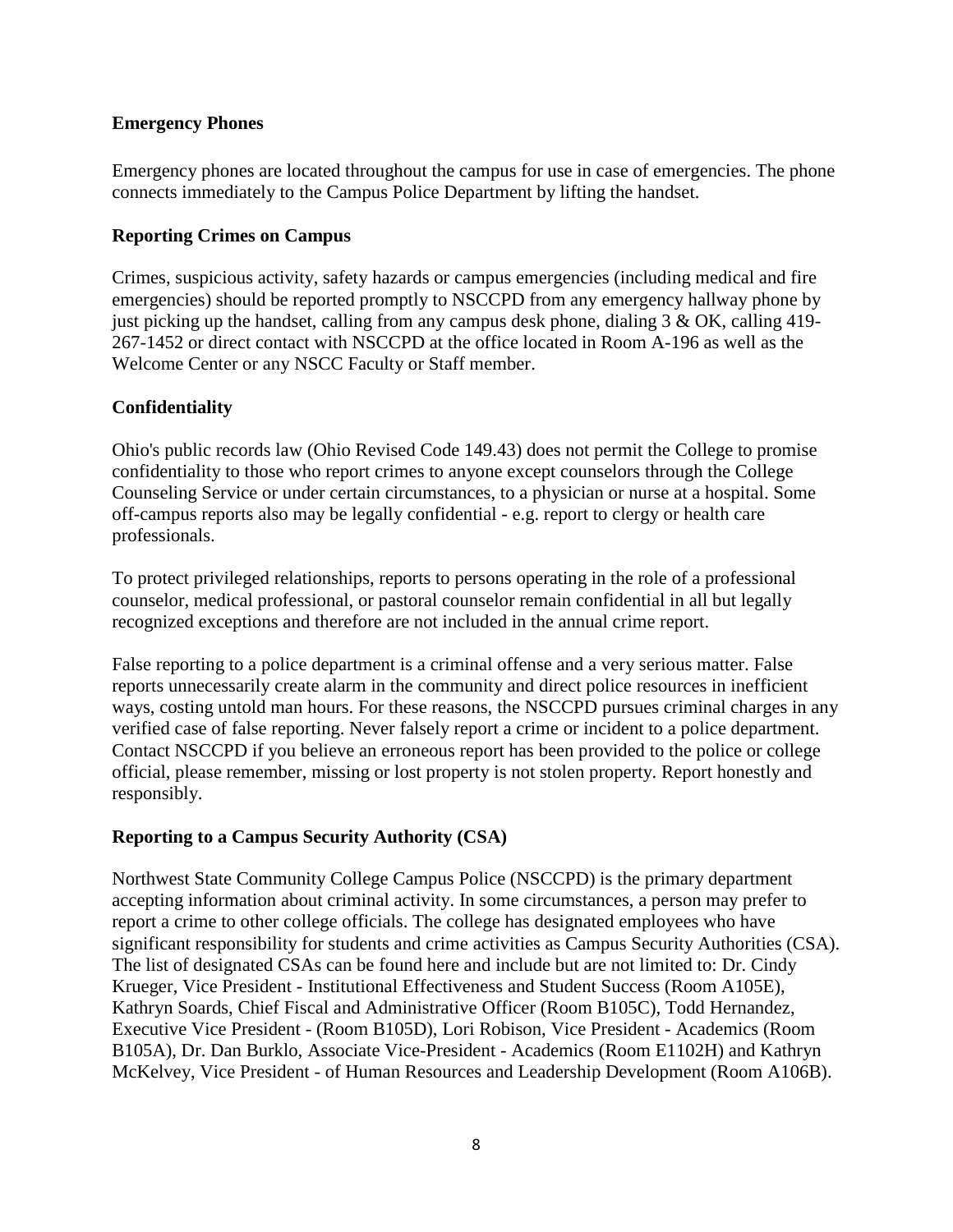The college recognizes that roles and responsibilities of college employees continually evolve and change. Therefore, in addition to the designated CSAs, the NSCCPD sends out an annual communication to deans, directors and department heads defining a Campus Security Authority and discussing the responsibility of those that may fit the definition in an attempt to broadly promote a culture of reporting criminal events.

# **Missing Student Reporting**

The College takes the report of a missing person seriously. All missing persons shall be reported to the NSCCPD. If the student is determined to be missing from a location not within the jurisdiction of the Northwest State Community College, the reporting person will be directed to file a missing person police report with the agency of jurisdiction.

# **Daily Crime Logs**

The Daily Crime Log is maintained by the NSCCPD in an effort to provide members of the campus community a record of all incidents both criminal and non-criminal as well as fires reported to NSCCPD. This log provides for both the most recent incidents as well as an archive listing of past incidents. The daily crime log is updated according to occurrence of incidents. Current crime logs as well as the logs from the last three years may be viewed on the campus web site or a copy may be obtained at the NSCCPD office located in room A-196 in the campus atrium.

#### **Emergency Plans**

In the event of various types of emergencies, the College has set forth various plans of action including fire, tornado, hazardous material spill, hostage or active shooter situations, etc. These plans are available for viewing on the campus website @ https://northweststate.edu/

#### **Closed Circuit Television Cameras (CCTV)**

The College deploys closed circuit television cameras in parking lots, buildings and other public areas. Cameras serve as a crime deterrent and provide an extra layer of security. Areas with cameras can be monitored quickly, providing valuable information to emergency responders. Video is also helpful during police investigations.

#### **Education and Prevention**

Northwest State Community College is committed to creating an environment free from violence. One of the concerns on every campus is violence and the response to such an event. The college offers training in being alert for such indicators, communicating to authorities and various responses that may be needed in such an event. The presentation of Shots Fired on Campus is a tool utilized in these training opportunities.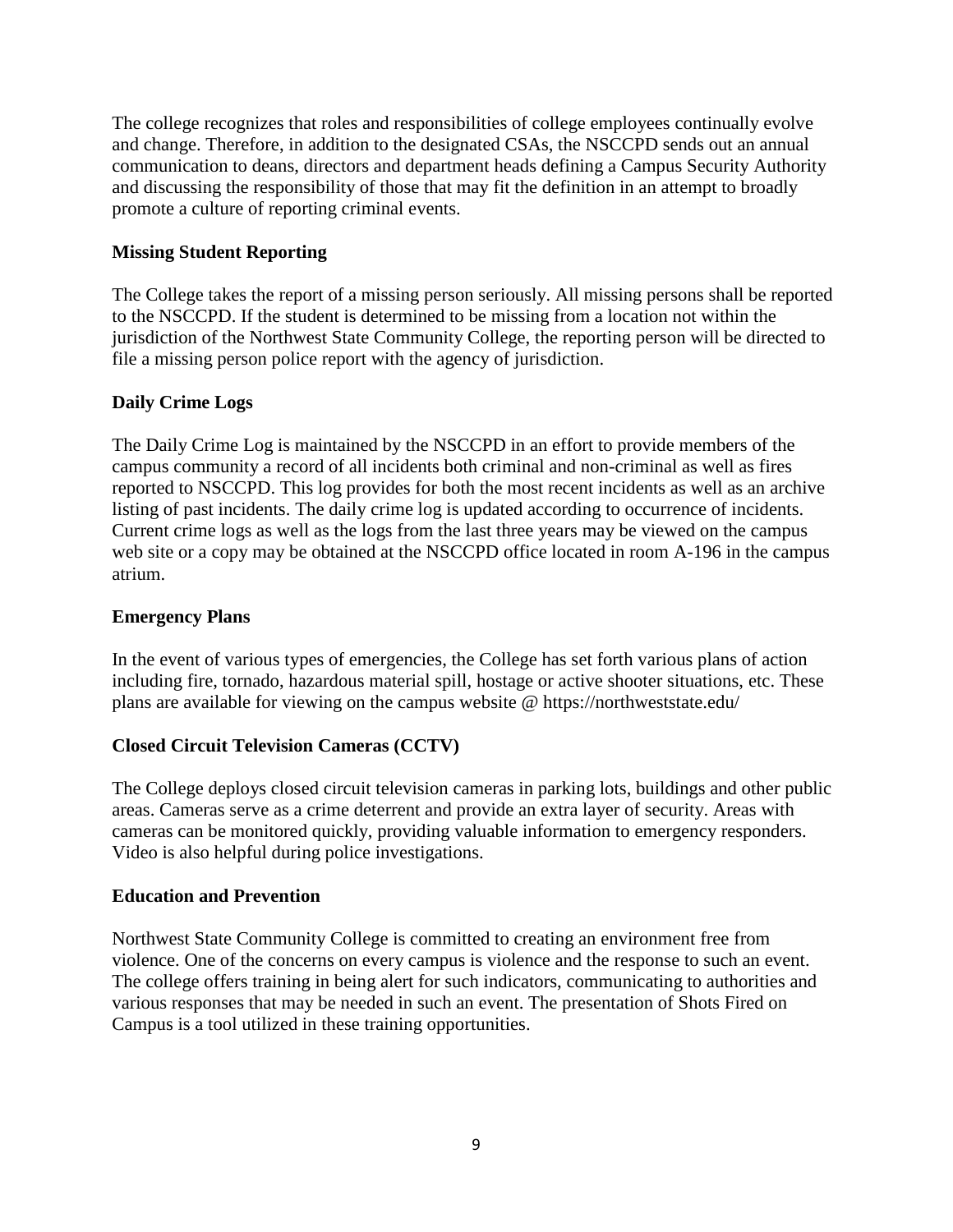# **Sex Offenders**

The State of Ohio has a Sexual Offender Registry that contains the names of all persons convicted of sex offenses in the State of Ohio. The college recognizes that sex offender registries reflect convicted sex offenders, which are only a small percentage of actual sex offenders, and that most sex offenders commit assaults against people they know, rather than strangers.

The sex offender registry and access to related information can be found by visiting the following link:<http://northweststate.edu/security-safety/local-sex-offenders/>

**Violence Against Women's Act** - Sexual Misconduct, Domestic Violence, Dating Violence and Stalking.

In 2013, President Obama signed into law the Violence Against Women Reauthorization Act imposing new obligations for colleges and universities as it relates to the reporting, education, services, and procedures in incidents of sexual assault, domestic violence, dating violence and stalking. At Northwest State Community College, sexual misconduct and relational violence of any kind is not tolerated and many resources exist for the survivor should an incident occur. The College collects any reported incidents of dating violence, domestic violence, sexual assault, and stalking occurring within the University's Clery geography and reported to a Campus Security Authority (CSA).

# **Education and Programs**

All members of the College community play a role in preventing sexual misconduct and relational violence. The College is committed to delivering annual sexual misconduct and relational violence primary prevention and awareness training to all new students and employees to:

- o Promote healthy and respectful behavior.
- o Increase awareness of what constitutes sexual misconduct and relational violence.
- o Prevent circumstances that may lead to sexual misconduct or relational violence and empower bystanders to intervene in potential situations when safe to do so.
- o Create an environment that promotes reporting and instills confidence in the community that the College will provide a supportive, consistent and fair response to reports.
- o Promote bystander intervention in sexual misconduct and relational violence situations.

Northwest State Community College will not tolerate sexual misconduct and relational violence of any kind. The College has resources for the survivor should any such incident occur.

The College collects any reported incidents of dating violence, domestic violence, sexual assault, and stalking occurring within the College's Clery geography and that are reported to a Campus Security Authority (CSA).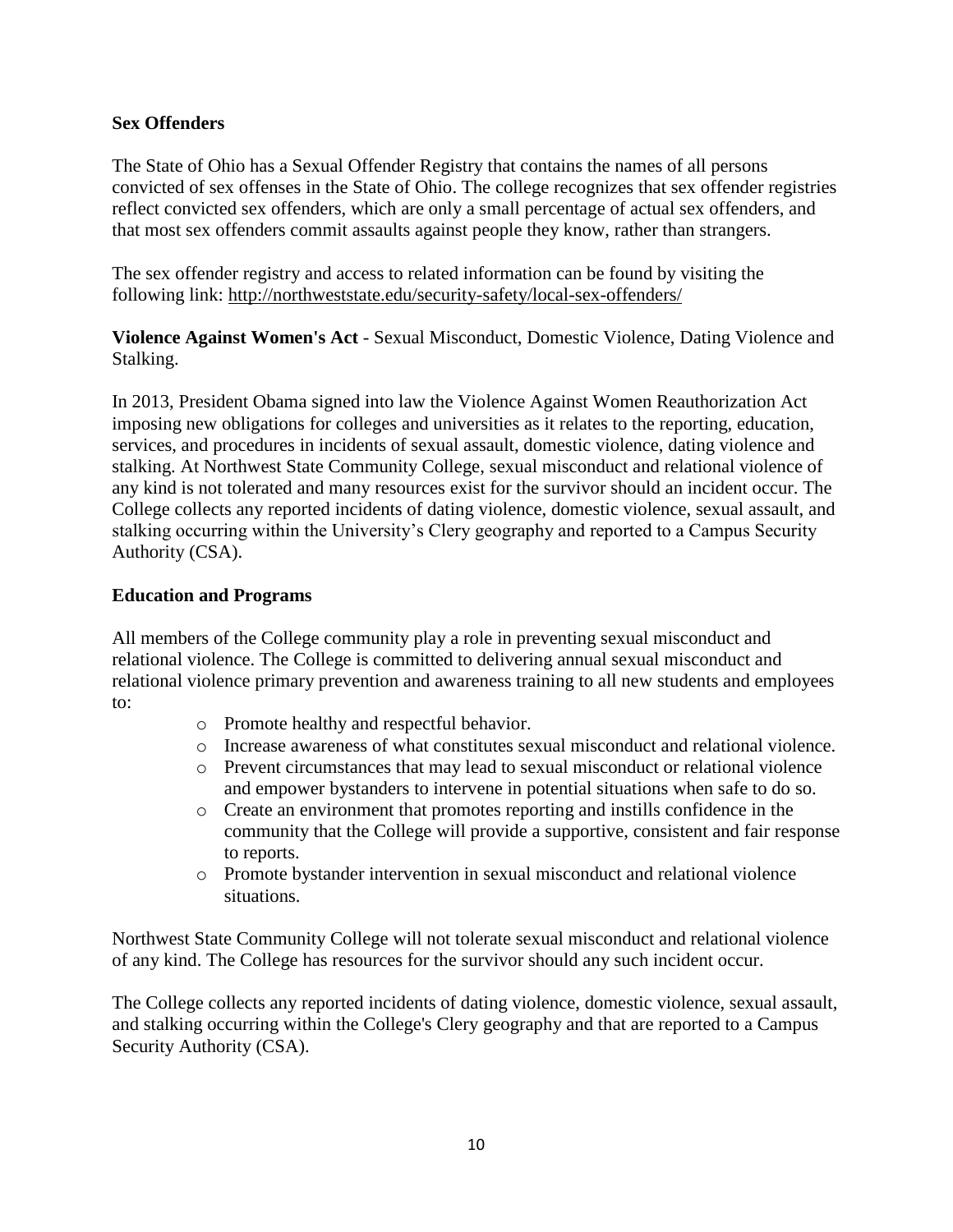A resource for training concerning the aforementioned as well as counseling and support for victims is available through The Center for Child and Family Advocacy, Inc. Northwest State Community College has partnered with the Center for such services such as training, individual, family and group therapy, marriage counseling, play therapy, child sexual abuse treatment, domestic violence treatment, anger management, trauma and loss, bereavement and intensive family-based therapy (home-based).

Additional services are domestic violence shelter, community education, teacher in-service training, prevention programing, victim advocacy and Family Justice Centers.

The Center for Child and Family Advocacy, Inc. has several locations.

- 219 E. Washington St., Napoleon, Ohio 43545 [\(419-592-0540\)](tel:%28419-592--0540)
- 511 Perry St., Defiance, Ohio 43512 [\(419-782-1071](tel:%28419-782-1071)

Family Justice Center, 118 ½ Clinton St., Defiance, Ohio 43512 [\(419-782-1314\)](tel:%28419-782-1314)

Also available is the Domestic Violence Hotline [\(800-782-8555\)](tel:%28800-782-8555)

# **Definitions:**

**Awareness Programs:** Information dissemination through the use of programs, training and professional development.

**Bystander Intervention:** Intervention conducted by a witness to assist another person.

**Consent:** Voluntary positive agreement to engage in sexual activity; past consent does not imply present or future consent; someone who is incapacitated cannot consent; according to Ohio law, consent cannot be provided by someone whose ability to consent is substantially impaired; the responsibility for obtaining consent lies with the person initiating or escalating sexual activity in an atmosphere free from coercion; consent should be obtained verbally throughout sexual interaction; silence does not constitute consent; consent may be withdrawn at any point during sexual activity.

**Dating Violence:** Committed by a person who is or has been in a social relationship of a romantic or intimate nature with the victim.

(1) The existence of such a relationship shall be determined based on the reporting party's statement and by the victim with consideration of the length of the relationship, the type of relationship, and the frequency of interaction between the persons involved in the relationship. (2) For the purpose of this definition:

(a) Dating violence includes, but is not limited to, sexual or physical abuse or the threat of such abuse.

(b) Dating violence does not include acts covered under the definition of domestic violence.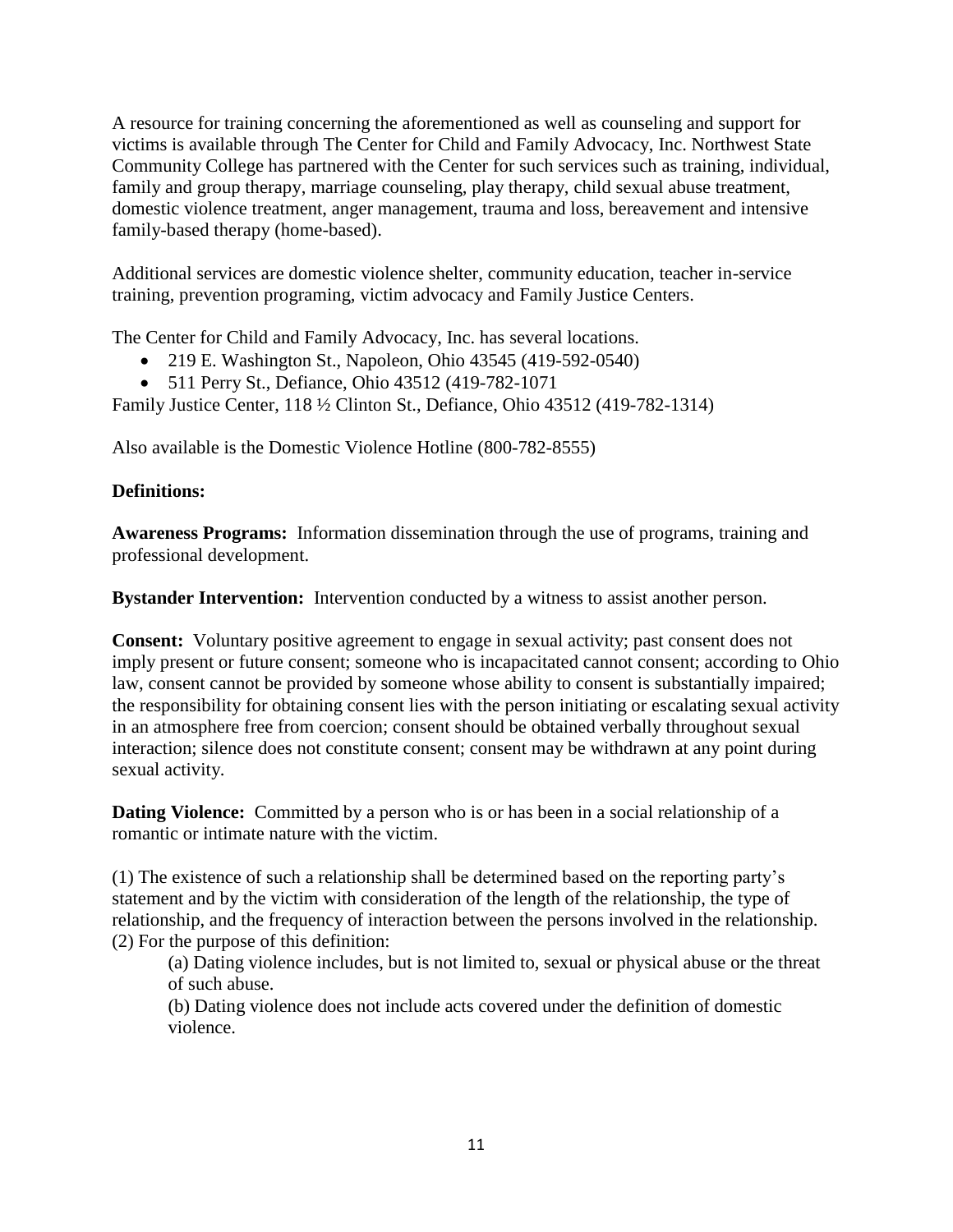**Domestic Violence:** Ohio law that indicates "no person shall knowingly cause or attempt to cause physical harm to a family or household member. No person shall recklessly cause serious physical harm to a family or household member. No person, by threat of force, shall knowingly cause a family or household member to believe that the offender will cause imminent physical harm to the family or household member "[abbreviated]. The penalty for domestic violence is based on a several factors and can range from a 4th degree misdemeanor to a 3rd degree felony with mandatory prison sentence.

**Ongoing Prevention and Awareness Campaigns:** Repeated attempts to disseminate information to a group of people through the use of programs, training and professional development opportunities.

**Primary Prevention Programs:** Educational initiative aimed at preventing events or circumstances before they occur.

**Risk Reduction:** A systematic approach to identifying, assessing and reducing risks.

**Proceeding:** The process of adjudicating an argument or claim.

**Rape:** Defined by the NSCCPD as the penetration, no matter how slight, of the vagina or anus with any body part or object, or oral penetration by a sex organ of another person, without the consent of the victim. This definition includes any gender of victim or perpetrator. This definition also includes instances in which the victim is incapable of giving consent because of temporary or permanent mental or physical incapacity (including due to the influence of drugs or alcohol) or because of age. Physical resistance is not required on the part of the victim to demonstrate lack of consent.

In Ohio, rape is a felony of the first degree and is punishable from 5 years to life imprisonment.

**Relational Violence:** Umbrella term that includes domestic violence, dating violence and stalking.

**Result:** The outcome of a formal or informal process.

**Sexual Misconduct:** Umbrella term for a spectrum of unwanted or unwelcomed conduct of a sexual nature that may include sexual harassment, sexual assault or other forms of nonconsensual sexual activity, or criminal forms of non-forcible sex offenses such as incest or statutory rape.

**Sexual Assault:** Umbrella term for actual or attempted sexual activity perpetrated upon a person without the consent of that person and against that person's will.

**Stalking:** Engaging in a course of conduct directed at a specific person that would cause a reasonable person to fear for the person's safety or the safety of others; or suffer substantial emotional distress.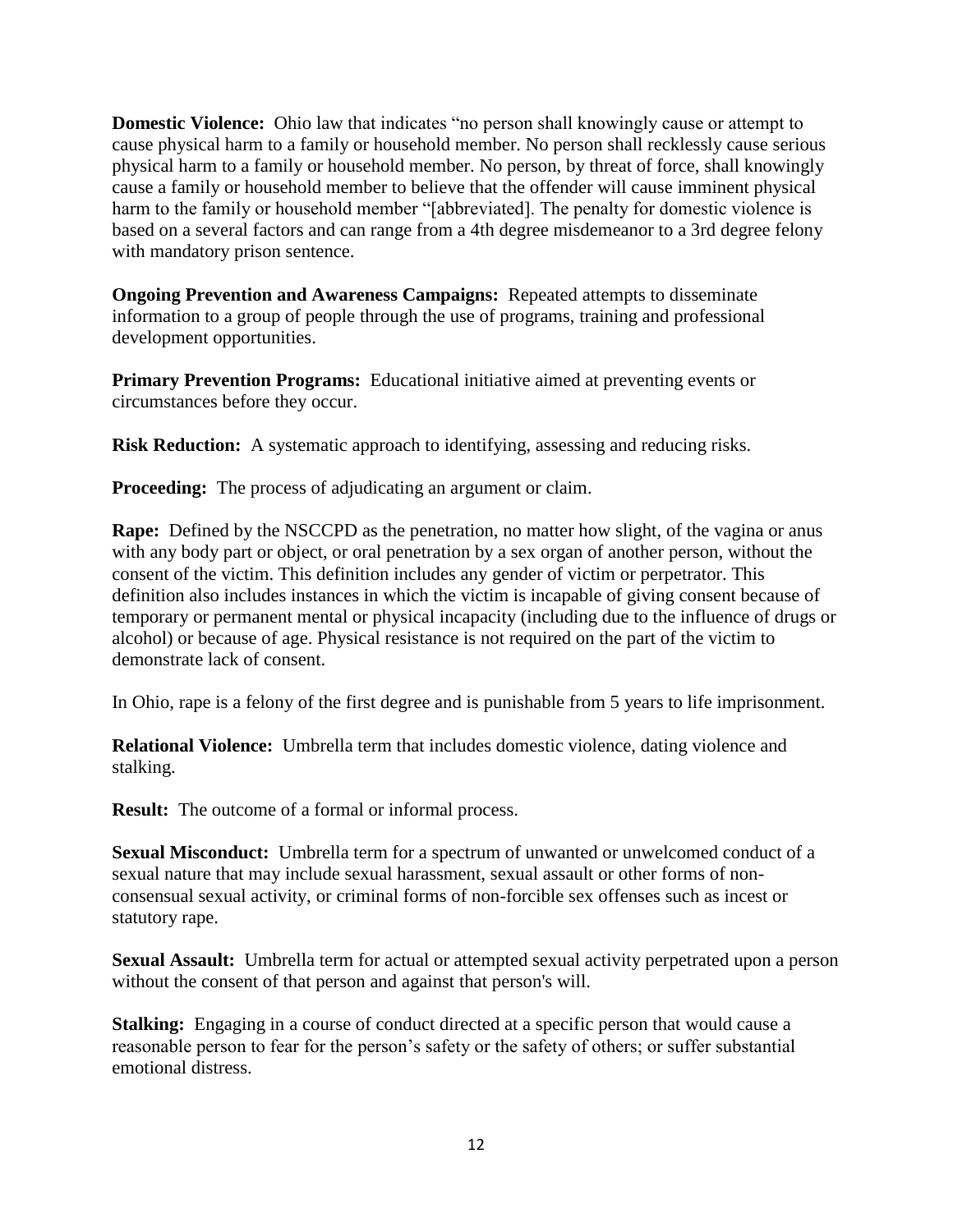# **Reporting Sexual Misconduct, Relational Violence and Stalking**

The College strongly encourages any person with knowledge of a sexual misconduct or relational violence incident to immediately report the incident. In some case, bulletins or alerts may be issued however the names of victims are not included.

Compliance Protection: Compliance with these provisions does not constitute a violation of section 444 of the General Education Provisions Act (20 U.S.C. 1232g), commonly known as the Family Educational Rights and Privacy Act of 1974 (FERPA).

# **Disciplinary Proceedings for Dating/Domestic Violence, Sexual Assault, Stalking**

In cases of alleged dating violence, domestic violence, sexual assault or stalking:

- Officials are properly trained and do not have a conflict of interest or bias for or against the accuser or the accused.
- The accuser and the accused have equal opportunities to have others present, including an advocate of their choice.
- The accuser and accused receive simultaneous notification, in writing, of the proceeding results and any available appeal procedure.
- The proceeding is completed in a prompt time frame.
- Accuser and accused are given timely notice of meetings.
- Accuser and Accused are given timely and equal access to information that will be used during informal and formal disciplinary meetings and hearings.

# **Procedure No.5-08(J): CODE OF STUDENT CONDUCT**

Effective Date: July 01, 2012 Revised 10/26/2018

#### Introduction

The student conduct process is not intended to punish students. Rather, it exists to protect the interests of the college community and to challenge those whose behavior is not in accordance with our policies. Sanctions are intended to challenge students' moral and ethical decision-making and to help them bring their behavior into accord with our community expectations. When a student is unable to conform his/her behavior to community expectations, the student conduct process may determine that he/she should no longer share in the privilege of participating in the NSCC community.

Students should be aware that the student conduct process is different from criminal and civil court proceedings. Procedures and rights in student conduct proceedings are conducted with fairness to all, but do not include the same protections of due process afforded by the courts. Due process, within these procedures, assures timely written notice, an objective decision maker, and an appeal process.

No student will be found in violation of NSCC policy without information showing by a preponderance of the evidence that a policy violation occurred. In NSCC's sole discretion,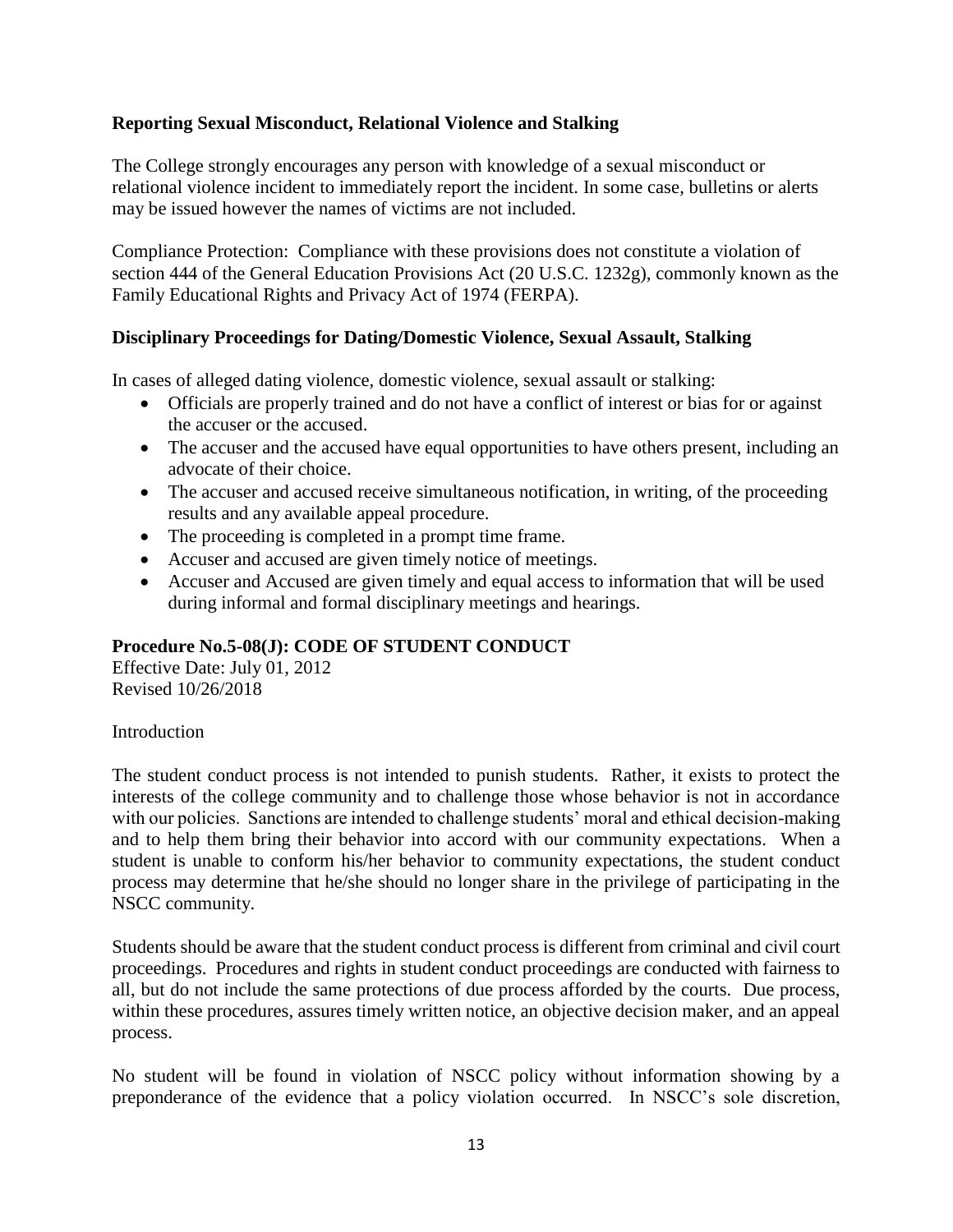sanctions will be proportionate to the severity of the violations(s).

#### (1) REPORTING STUDENT MISCONDUCT

- (a) **All cases related to sexual misconduct will follow the procedures outlined in Procedure 3-35 "Sexual Misconduct".** All cases of academic misconduct will follow the procedures outlined in Academic Honesty Procedure 5-09(B-2).
- (b) Report possible student code violations to the Chief Student Affairs Officer. Reports may also be directed to the Vice President Academics, an Academic Dean or Campus Police. Reports may also be made through the online complaint form; this form is automatically sent to the Chief Student Affairs Officer.

# (2) INVESTIGATORY PROCESS

#### Initial Evaluation

- (a) The Chief Student Affairs Officer or designee will meet with the complainant to assess his/her immediate needs and offer accommodations and interim measures as appropriate.
- (b) The Chief Student Affairs Officer or designee will perform an initial evaluation to determine 1) if there is sufficient information to suggest that the allegation(s) is appropriate for further review and 2) whether sufficient information exists to warrant interim measures on behalf of the complainant and/or College which are reasonably available and appropriate. Interim measures may include but are not limited to no contact orders, academic modifications, or support services available.
- (c) In the event that there is reasonable cause to believe that the student has violated college rules and that the student's presence on College premises or College activities poses a significant risk of substantial harm to the health or safety of others or to property, the student may be immediately and temporarily suspended from all or any portion of college premises, college-related activities and is not permitted to participate in, or complete academic coursework until the conclusion of a full investigation.
- (d) Written notice of charges may be presented in person, email with delivery notification, or by mail to the accused student's address on file in the registrar's office. The notification of charges will include (1) the nature of the complaint including supporting documentation; (2) the alleged violation(s) of the Code of student conduct; and (3) the timeline of the investigation. All notices are considered delivered when sent by the college.

#### INVESTICATION

(a) If the Chief Student Affairs Officer or designee determines that the allegation(s) is appropriate for an administrative investigation, a prompt, fair and impartial investigation will be initiated.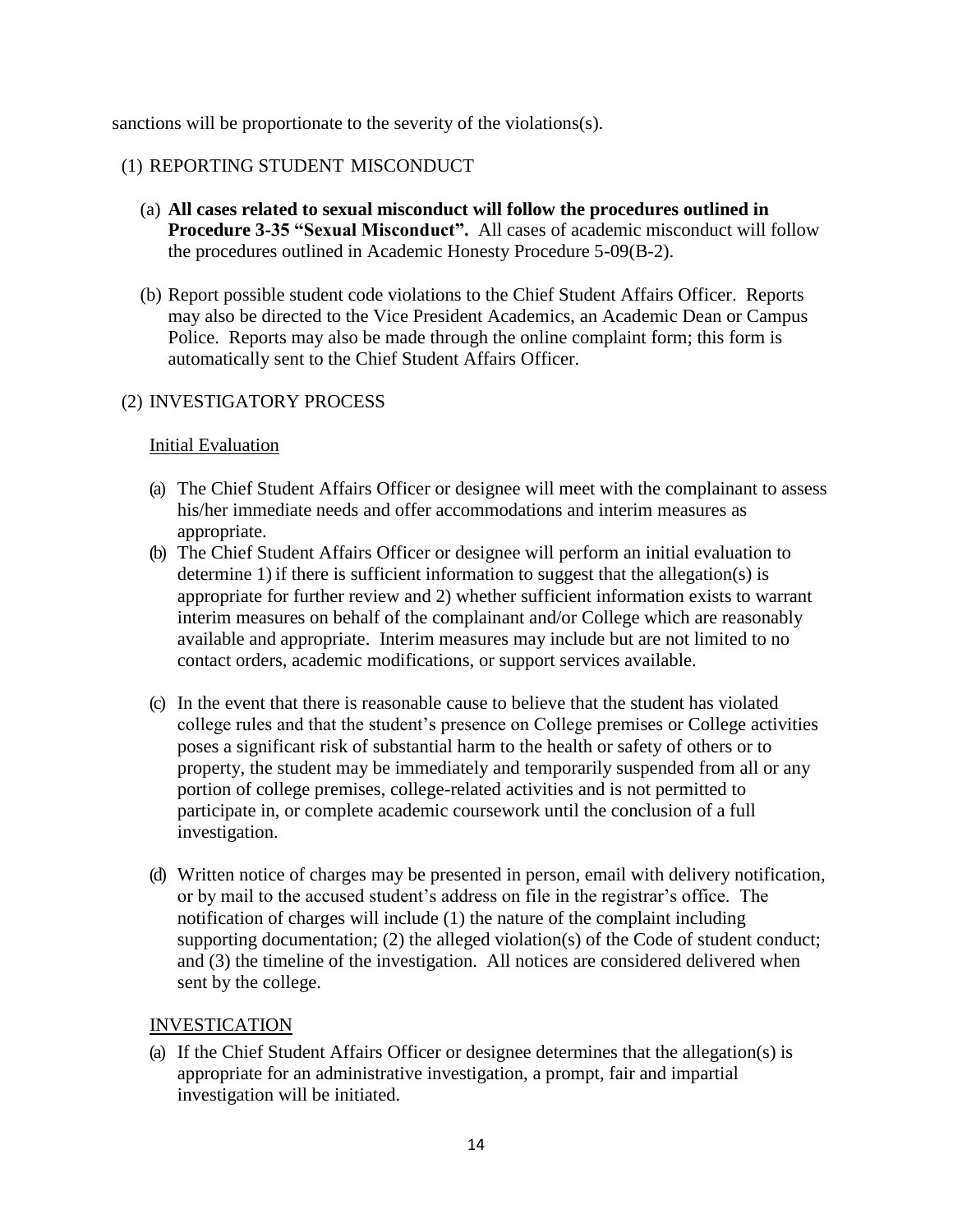- (b) Investigators assigned by the Chief Student Affairs Officer or designee will meet with the student to determine responsibility for alleged violations of the code of student conduct and discuss how a student's behavior impacts the community. Interviews will be conducted with all parties and any relevant witnesses. The student will have the opportunity to furnish documentation and other evidence to the investigators.
- (c) Using the preponderance of the evidence standard, the investigators will write a report summarizing the investigation and findings and present the report to the Chief Student Affairs Officer or designee for adjudication. Preponderance of evidence means information that would lead a reasonable person to conclude that it is more likely than not that, a student's behavior occurred.

#### (3) RESOLUTION

- (a) The Chief Student Affairs Officer or designee will determine if a violation occurred based on the investigative report and make an administrative decision. If the Chief Student Affairs Officer or designee determines there was a violation of Student Code of Conduct, she/he will determine the appropriate remedy, which will likely include discipline.
- (b) If the student does not admit responsibility nor accept the recommended sanction following an administrative decision, the student retains the right to request an appeal of the original decision, based upon the grounds established under Section 5 (Appeal Process) below.

#### (4) SANCTIONS

(a) Notification of Decision

Sanctions to be imposed by the college are varied and should be commensurate with the violations(s) found to have occurred. In determining the sanctions(s) to be imposed, the consideration should be given to mitigating circumstances and any aggravating factors including, but not limited to, any past misconduct by the student, provocation the subject of the conduct the constituted the violation, failure of the student to comply fully with previous sanctions, the actual and potential harm caused by the violation, the degree of intent and motivation of the student in committing the violation, and the severity and pervasiveness for the conduct that constituted the violation. Impairment resulting from voluntary use of alcohol or drugs (i.e., other than medically necessary) will be considered an aggravating and not a mitigating factor. One or more of the following courses of action may be taken when a student has been found to have violated the student code of conduct.

• Disciplinary warning

A disciplinary warning to a student represents a formal written admonition for a specific conduct violation. A student under warning shall continue to exercise all right and privileges for the college as a student in good standing. Upon issuance of a formal warning, a discipline file is created and housed in the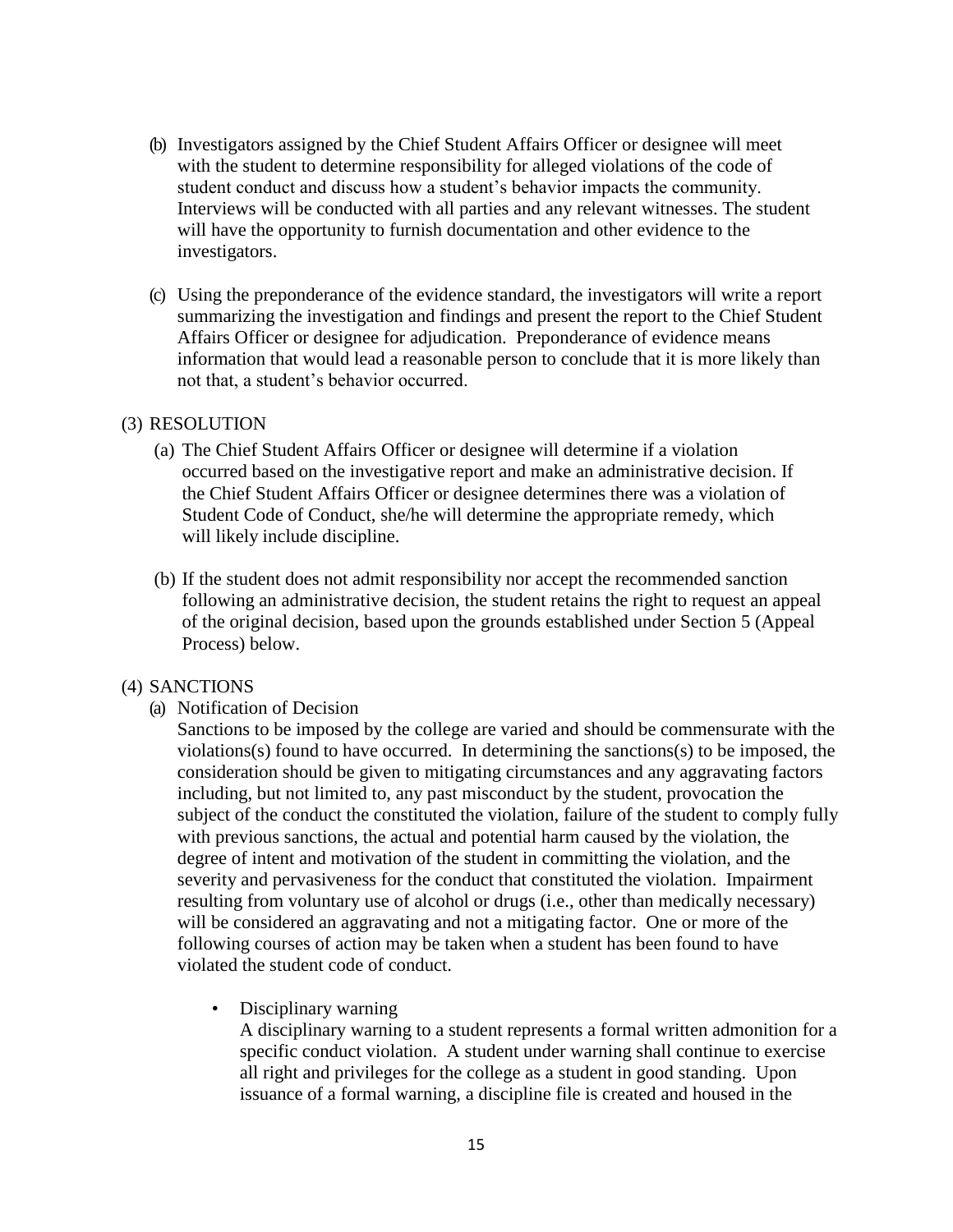Administrative office. The file will be consulted in determining sanctions for any further proven code violation.

Disciplinary probation

Disciplinary probation is a sanction imposed for a specific period of time and may include conditions restricting the student's privileges or eligibility for and participation in activities. Such privileges and eligibility are automatically restored upon completion of the probationary period if the student has complied satisfactorily with all conditions and has refrained from further code violations. Upon issuance of a formal probation, a discipline file is created and housed in the Administrative office. The file will be consulted in determining sanctions for any further proven code violations. Allied Health & Public Service and Nursing have program specific warning notice procedures; these reports are filed with the respective Dean.

**Suspension** 

Suspension is a sanction that terminates the student's enrollment, separating the student from the college for a period not to exceed two (2) full academic semesters (excluding summer) following the effective date of the imposition of the suspension. Readmission at the end of the suspension period may require satisfactory completion of specified stipulations to be met. Upon issuance of a formal suspension, a discipline file is created and housed in the Administrative office. The file will be consulted in determining sanctions for any further proven code violations.

• Disciplinary dismissal

Disciplinary dismissal is a sanction by which the student is involuntarily separated from the College for four (4) semesters (including summer) or more following the effective date of the imposition of the dismissal. Upon reinstatement, student may be required to meet other conditions imposed by the vice president such as ineligibility to participate in specified student activities; or periodic contact with a designated college staff member or counseling agency. Upon issuance of a formal dismissal, a discipline file is created and housed in the Administrative office. The file will be consulted in determining sanctions for any further proven code violations

**Expulsion** 

Expulsion is a sanction by which the student is involuntarily separated from the college permanently. Upon issuance of an expulsion, a discipline file is created and housed in the Administrative office.

Other sanctions

Other sanctions identified through the hearing proceedings deemed appropriate to the student and the conduct violation in question may be imposed, singularly or in combination with any of the above-listed sanctions. Examples include, but are not limited to, research assignments, community service projects, and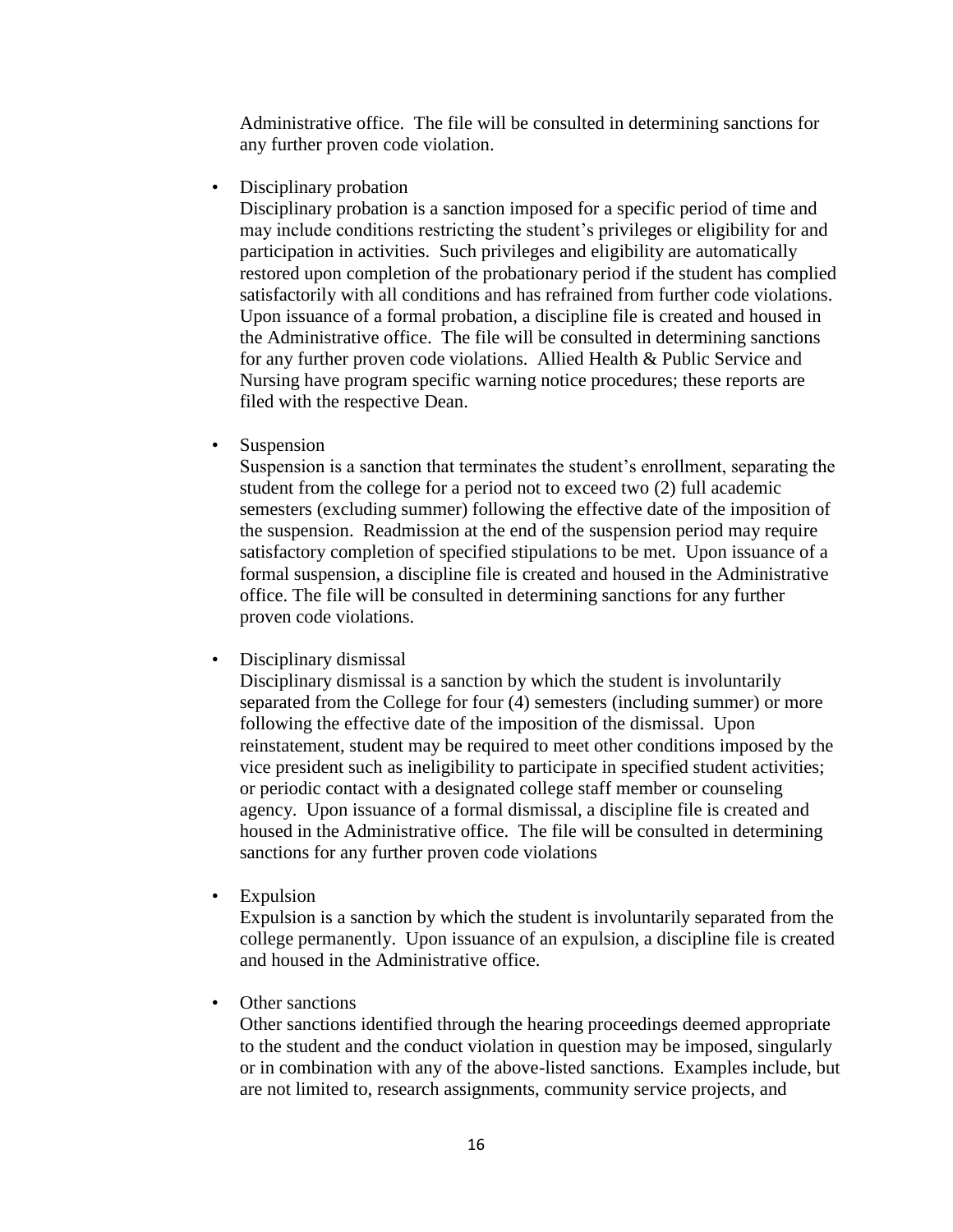special workshop participation, making restitution for property damage or misappropriation of college property or service, or the property of any person, restriction of access to specified campus facilities and/or property, and /or referral to medical resources or counseling personnel. These can be assigned as recommended sanctions or as conditions to another sanction. Upon issuance of formal sanctions, a discipline file is created and housed in the Administrative office. The file will be consulted in determining sanctions for any further proven code violations.

(b) A student who has been dismissed or suspended from the college shall be denied all privileges afforded a student and shall be required to vacate campus at a time determined by the decision maker. In addition, after vacating campus property, a suspended or dismissed student may not enter upon campus and/or other college property at any time, for any purpose, in the absence of express written permission from the Chief Student Affairs Officer or designee. To seek such permission, a student must file a written petition to the Chief Student Affairs Officer or designee.

#### (5) APPEAL PROCESS

- (a) A student found to have violated this code has the right to appeal the original Administrative decision.
	- (i) A student may continue to attend classes and exercise other rights and privileges of a registered student during the appeal process, but the College reserves the right to impose the sanction(s) retroactively to the date of sanctions(s) cited in the original notification from the Chief Student Affairs Officer or designee.
	- (ii) A hold will be placed on a student's record pending completion of the due process appeal.
	- (iii) An appeal must be based upon one or more of the following grounds: 1. Procedural error,
		- 2. Misapplication or misinterpretation of the rule alleged to have been violated,
		- 3. Findings of fact not supported by the greater weight of the evidence
		- 4. Discovery of substantial new facts that were unavailable at the time of the investigation, and
		- 5. That the disciplinary sanction imposed is grossly disproportionate to the violation committed.
	- (iv) An appeal of decision must be submitted in writing and postmarked or hand delivered to the Chief Student Affairs Officer or designee within ten (10)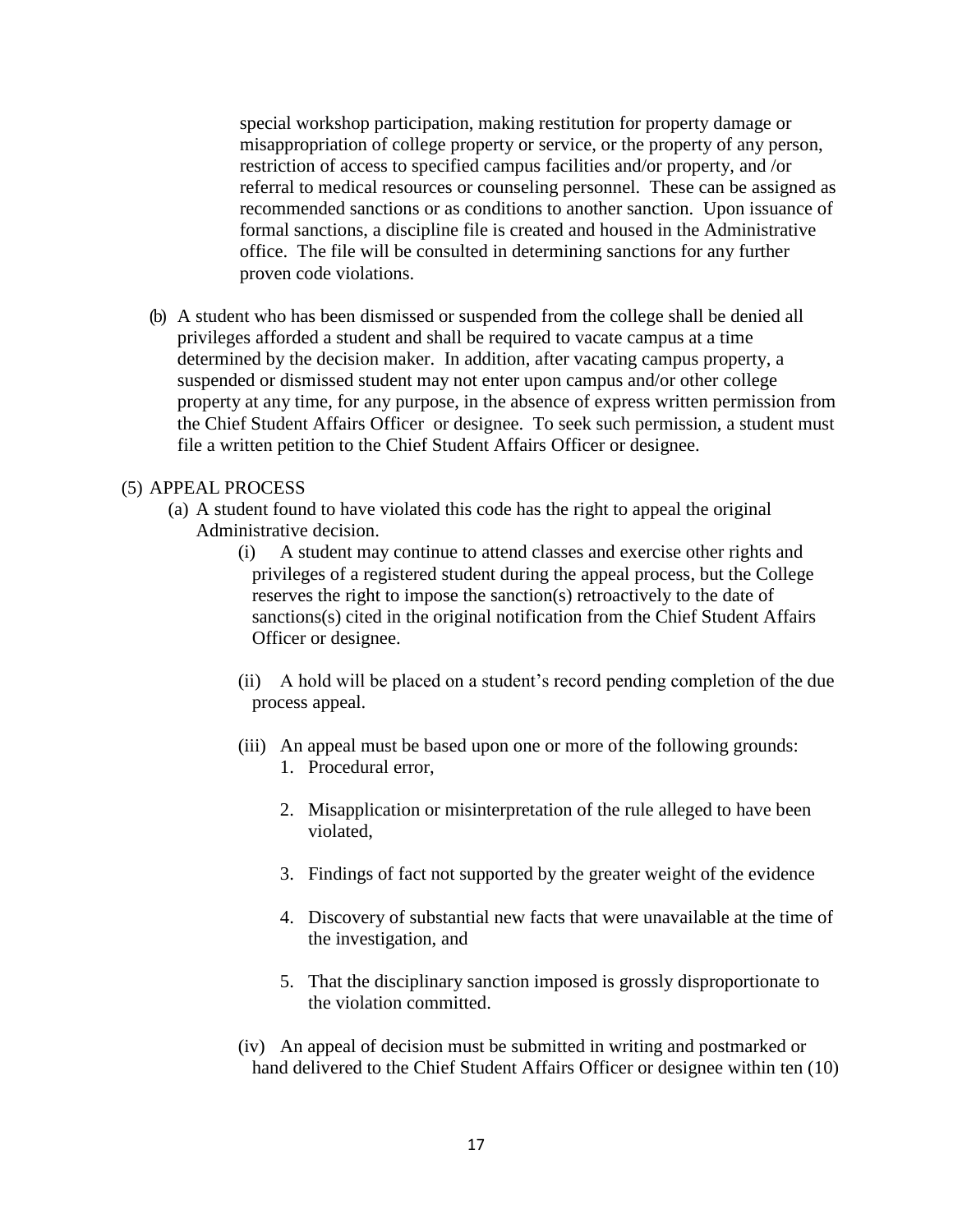calendar days after the date on which written notice of the decision is sent to the student.

- (b) Appeals will be reviewed by two (2) appeal officers.
- (c) Appeal Proceedings
	- (i) The appeal officers shall dismiss the appeal if it is not based upon one or more of the grounds set forth above in section 5.a.
	- (ii) The appeal officers may decide the appeal based upon a review of the record.
		- (iii) The appeal officers may request additional written information or an oral presentation from any relevant person(s) and then decide the appeal based upon the enhanced record.
	- (d) Possible Dispositions by the Appeal Officers
		- (i) The Appeal Officer, after a review of the record may pursue the following:
			- 1. Uphold the original determination and sanction;
			- 2. Uphold the original determination and impose a lesser sanction;
			- 3. Modify the original determination and impose a lesser sanction.
		- (ii) Decisions made by the Appeal Officers are final and cannot be appealed.
- (6) Maintenance and Confidentiality of Student Conduct Records
	- (a) A completed file, consisting of written notes, audio or video recording or other medium for each case of misconduct shall be maintained in the Administrative office for two years. In the case of a dismissal of more than two years, the file will be maintained for one year after the term that the dismissal expires.
	- (b) Such record will remain the property of the College.

#### **Written Explanation of Reporter's Rights and Options**

# **3358: 14-3-19 Equal Opportunity and Non-Discrimination/Anti-Harassment**

Effective date: 12/14/2019; revised 4/26/2019

#### **POLICY STATEMENT:**

Northwest State Community College is committed to maintaining a workplace and academic environment free of discrimination and harassment. Therefore, the college shall not tolerate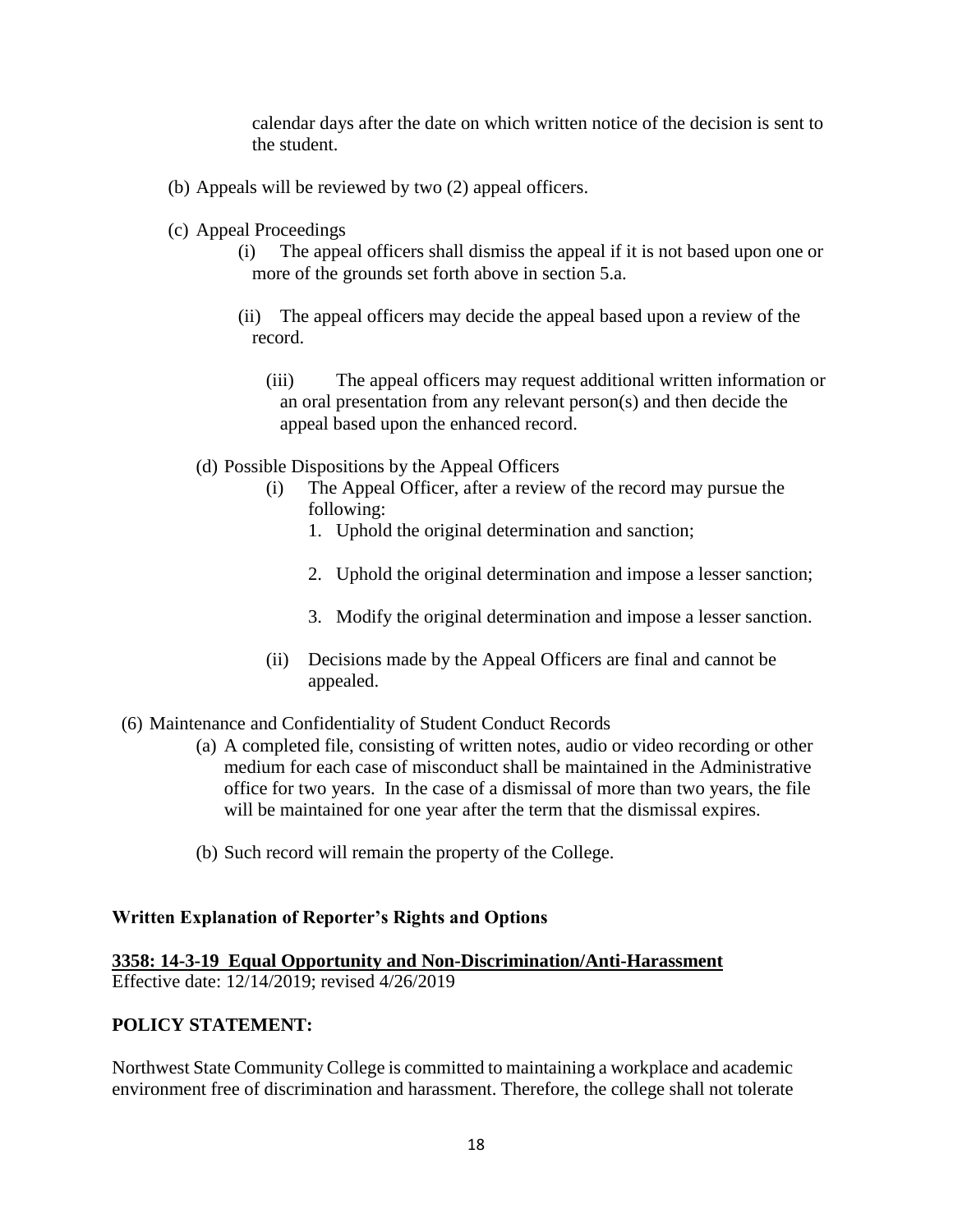discriminatory or harassing behavior by or against trustees, employees, vendors, customers, students or other persons participating in a college program or activity.

Employees and students are expected to assist in the college's efforts to prevent discrimination or harassment from occurring. Administrators, supervisors, and employees who have been designated to act on behalf of the college are specifically responsible for identifying and taking proper action to end such behavior.

While the college does not tolerate any form of discrimination or harassment, the Non-Discrimination/Anti-Harassment Policy and related procedures are intended to cover discrimination and harassment based on a protected class. Protected classes for purposes of this policy are age, ancestry, color, disability, familial status (status as a parent during pregnancy and immediately after the birth of a child, status as a parent of a young child, status as a foster parent), gender, gender identity or expression, genetic information (GINA), military or veteran status, national origin, race, religion, sex, and sexual orientation, or any other bases under the law. Through this and related policies, the College acknowledges and complies with its duties under Titles VI and VII of the Civil Rights Act of 1964, Title IX of the Education Amendments of 1972, the Age Discrimination in Employment Act of 1967, the Age Discrimination Act of 1975, Sections 503 and 504 of the Rehabilitation Act of 1973, and the Americans with Disabilities Act of 1990, as amended, the Pregnancy Discrimination Act, and relevant state and local laws, by setting forth comprehensive frameworks for receiving, processing, investigating, and resolving complaints.

Anyone who is subjected to conduct that creates an intimidating or hostile environment, regardless if the conduct is based on a protected class, shall report the conduct to a person outlined in Section (E) of this policy. If Human Resources determines that the conduct alleged to be creating an intimidating or hostile environment is not based on a protected class, the report may be referred for remediation according to the relevant policy.

In furtherance of these expectations, employees must participate in required training.

#### (A) DEFINITIONS OF DISCRIMINATION/HARASSMENT

As used in this policy, the following terms are defined and will be adhered to as follows:

- **1.** *Discrimination* **– occurs when an adverse employment action is taken and is based upon a protected class.** Discrimination may occur in several forms, suchas:
	- a. *Disparate Treatment* when a person, or a group of people are treated less favorably than another person or group of people on the basis of a protected class.
	- b. *Disparate Impact* **-** when a college policy, practice or decision is based on neutral factors that have an adverse impact on a protected class.
- **2.** *Harassment\**  (1) Unwelcome, protected class-based physical non-verbal or verbal conduct that (2) is sufficiently severe, persistent or pervasive that (3) it unreasonably interferes with, denies, or limits and individual's ability to participate in or benefit from the university's education and employment programs and activities; and (4) is based on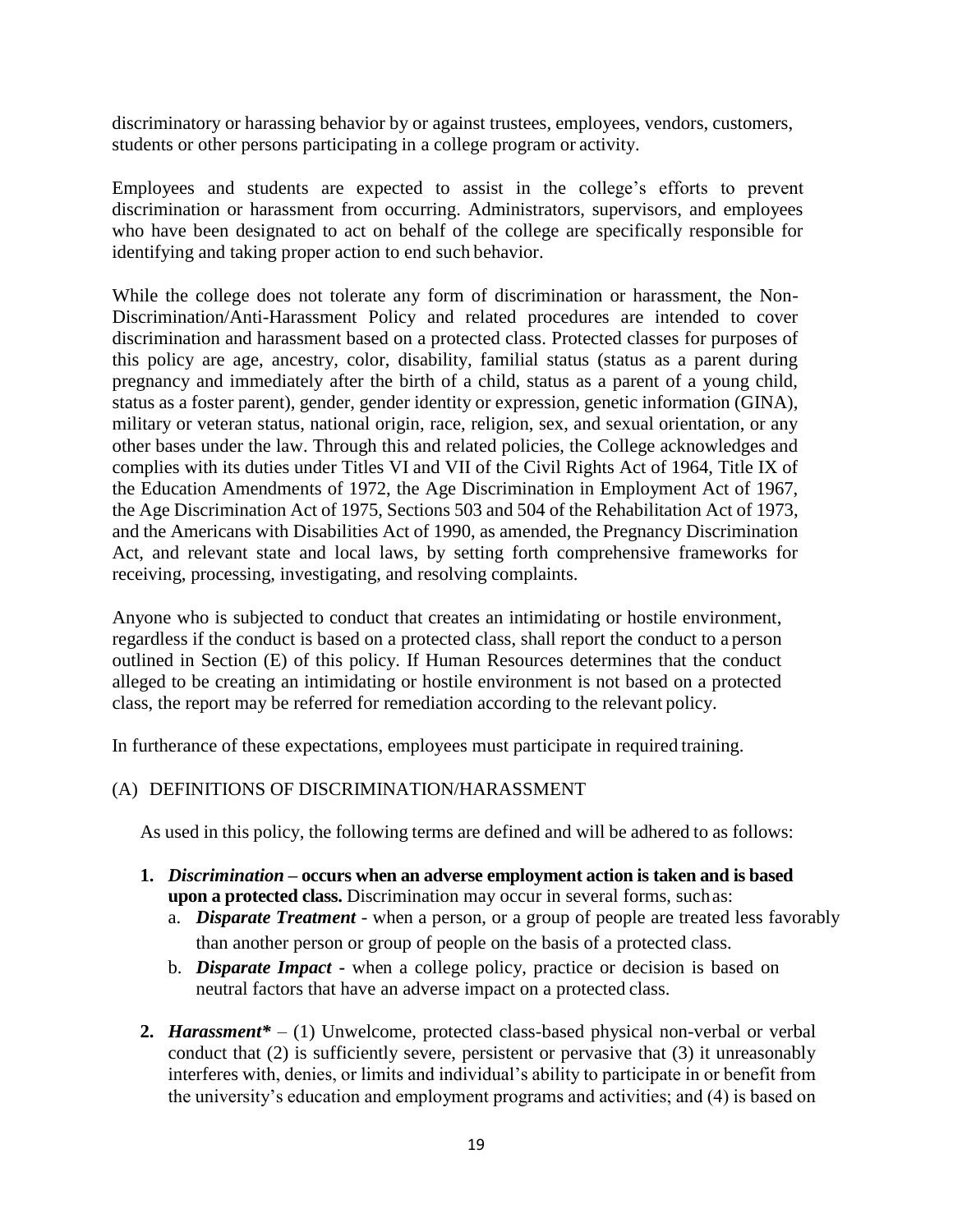power differentials (quid pro quo) or the creation of a hostile environment. **\*This definition does not include sexual harassment/misconduct, for policies related to those see Policy 3358:14-3-35.**

a. *Hostile Work Environment -* occurs when the conduct at issue is sufficiently severe or pervasive that it creates an intimidating, abusive or offensive environment regarding employment or academic decisions for a person in a protected class. A single instance of discrimination may be sufficient to create a hostile work environment.

# **(B) DISCRIMINATION/HARASSMENT INDICATORS AND EXAMPLES**

- (1) Examples of discrimination/harassment include, but are not limited to the following:
	- i. Conduct that explicitly or implicitly affects an individual's or group's employment or academic achievement; unreasonably interferes with an individual's work performance or learning ability; and/or creates an intimidating, hostile or offensive work, or academic environment when that person belongs to a protected class;
	- ii. Verbal behaviors or comments, slurs, jokes, recordings, videos, music and personal references or use of negative terms used to identify someone in a protected class;
	- iii. Non-verbal, offensive, graphic communication (i.e. obscene hand or finger gestures), bullying, demeaning, insulting, intimidating, or suggestive written material, email, posters, graffiti, cartoons, other electronically transmitted messages or use of social media which are directed at someone because of a protected class;
	- iv. Any other conduct that has the effect of creating an intimidating, hostile, offensive work environment, or unreasonably interferes with a person's work or academic environment based on a protected class.

#### (C) **CONSEQUENCESOFDISCRIMINATION/HARASSMENT**

- a. **Employees** any employee found to be in violation of this policy will be subject to disciplinary action, up to and including termination of employment.
- b. **Students**  any student found to be in violation of this policy will be subject to review and resolution in accordance with the Student Code of Conduct Policy 3358:14-5-08 and may be subject to disciplinary action in accordance therewith.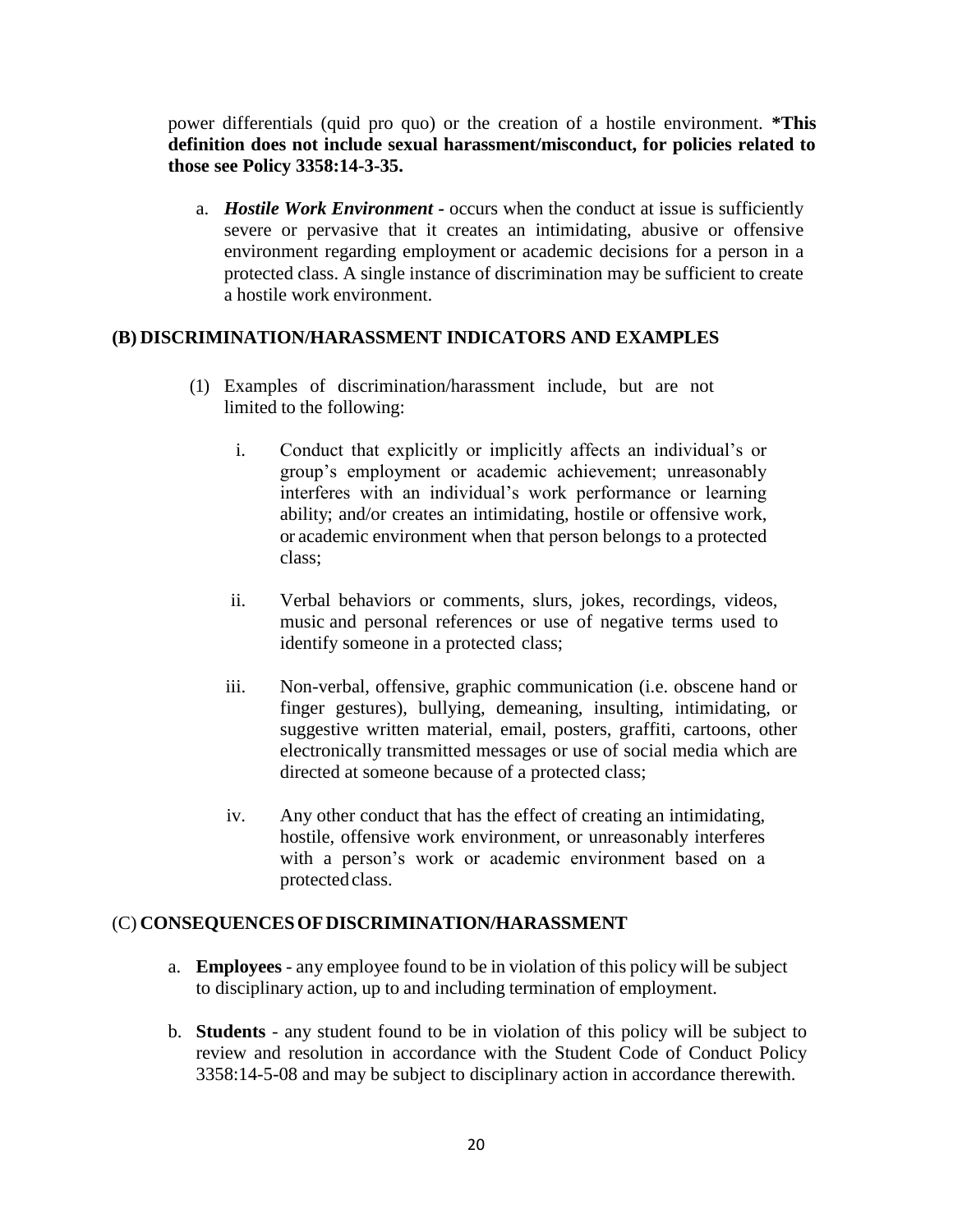# (D)**REPORTINGRESPONSIBILITIES AND FILING A COMPLAINT**

- a. Anyone who believes that an administrator, any employee, supervisor, student, or non-employee's behavior constitutes discrimination or harassment has a responsibility to report the behavior/action as soon as it is known so that the college may administer this policy.
	- i. Allegations can be made by individuals who are directly involved in, who observe, or who receive reliable information that discrimination/harassment may have occurred.
- b. **Complaints Involving Employees**: In cases of alleged discrimination/harassment in employment or if the victim or alleged perpetrator is an employee, the complaint may be made to any of the following:
	- i. the Title IXCoordinator or Deputy Title IX Coordinator;
	- ii. an employee of Human Resources; or
- iii. an employee of the NSCC Police Department.
- c. **Complaints Involving Students**: In cases of alleged discrimination/harassment when the victim and/or alleged perpetrator is a student, a potential student, or someone participating in a college-sponsored event or activity, the complaint may be made to any of the following:
	- i. the Title IXCoordinator or the Deputy Title IX Coordinator;
	- ii. the Vice President of Academics;
- iii. an Academic Dean; or
- iv. an employee of the NSCC Police Department.
- d. Any person designated to receive complaints under this policy who has direct or constructive knowledge of alleged discriminatory or harassing behavior must immediately report the behavior to the Office of Human Resources, Title IX Coordinator, Chief Student Affairs Officer or Deputy Title IX Coordinator. Failure to do so may result in disciplinary action, up to and including termination ofemployment.
- e. **Emergency**: Any person seeking immediate assistance or relief from bodily danger or a threat of bodily danger should immediately contact the Northwest State Community College Police Department at 419-267-1452 or by dialing 9- 1-1.
- f. Reporting: Complaints made in good faith will not be held against an employee or student in any way.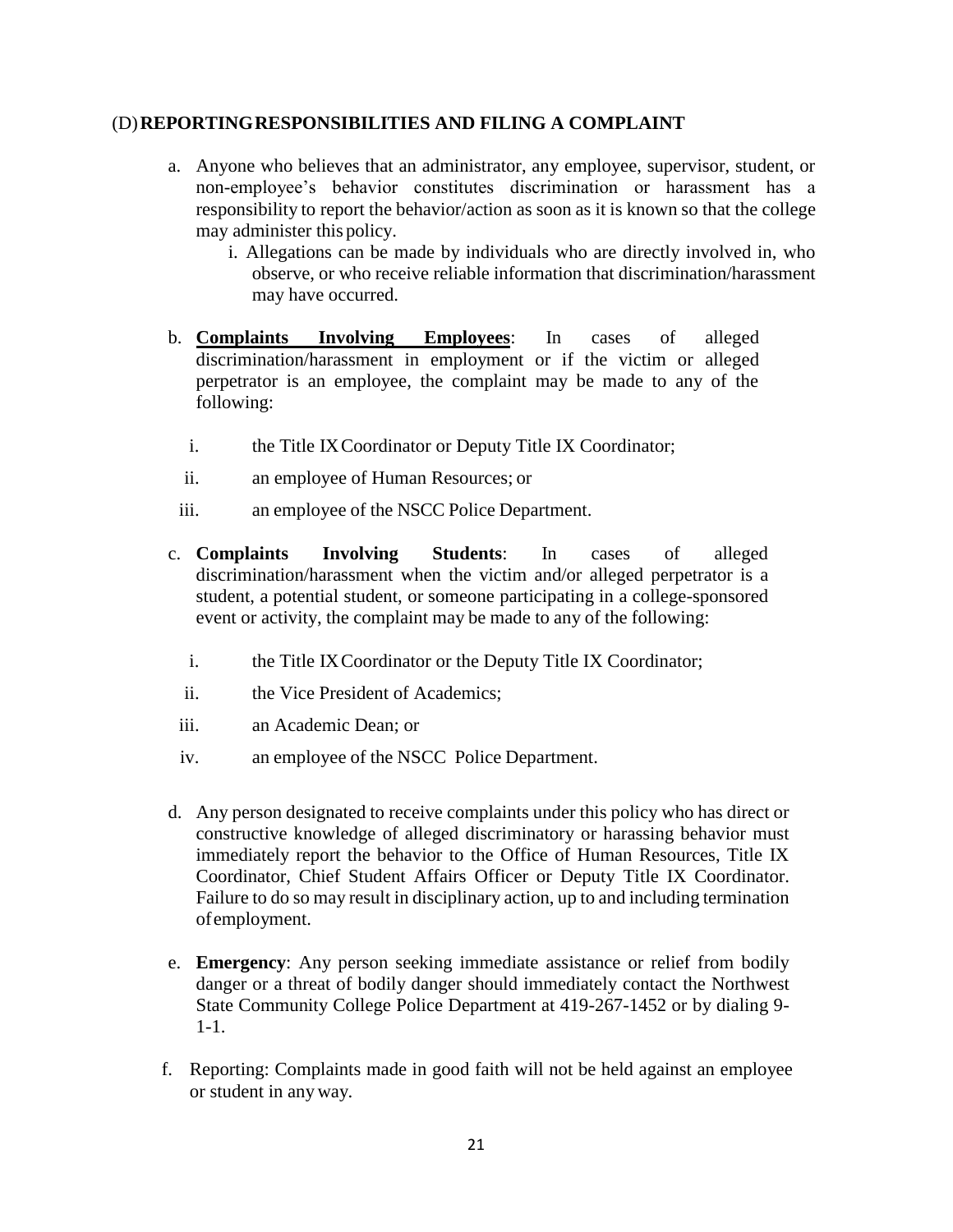- i. Any employee who knowingly or maliciously makes a false or frivolous allegation of discrimination or harassment will be subject to disciplinary action, up to and including termination of employment.
- ii. Any student who knowingly or maliciously makes a false or frivolous allegation of discrimination or harassment will be subject to the process outlined by the Student Code of Conduct Policy 3358:14-5-08.

#### (E) **ACADEMIC FREEDOM/FIRST AMENDMENT GUIDELINES**

- a. The college is committed to providing a safe, anti-harassing, and nondiscriminatory environment that protects the civil rights of individuals, per College policies and in compliance with state and federal law, and the college recognizes the value of academic freedom in the classroom.
- b. College policies are not intended to restrict serious discussion of controversial issues in the academic classrooms or trainings. In light of this, to minimize the potential for multiple claims that course content is discriminatory, harassing or offensive, it is recommended that in courses where such discussions occur, faculty provide a disclosure that the content covered may be controversial. However, employees and students are encouraged to file complaints in accordance with Sec. D in this policy for reasons specified therein.

#### (F) **CONFIDENTIALITY**

To the extent possible, all information received in connection with the reporting, investigation, and resolution of allegations will be treated as confidential, except to the extent it is necessary to disclose information in order to investigate, prevent or address the effects of the discrimination/harassment, resolve the complaint or when compelled to do so by law. All individuals involved in the process should observe the same standard of discretion and respect for the reputation of everyone involved in theprocess.

#### (G) **RETALIATION**

The college, in compliance with federal, state and local law that strictly prohibits it, will not tolerate retaliation in any formagainst any individual who files a complaint or report, makes an allegation, or who participates in an investigation of discrimination or harassment. Retaliation is a serious violation that can subject the offender to discipline, up to an including termination of employment and/or student status, independent of the merits of the underlying allegation. Allegations of retaliation should promptly be directed to the Title IX Coordinator or Deputy Title IX Coordinator.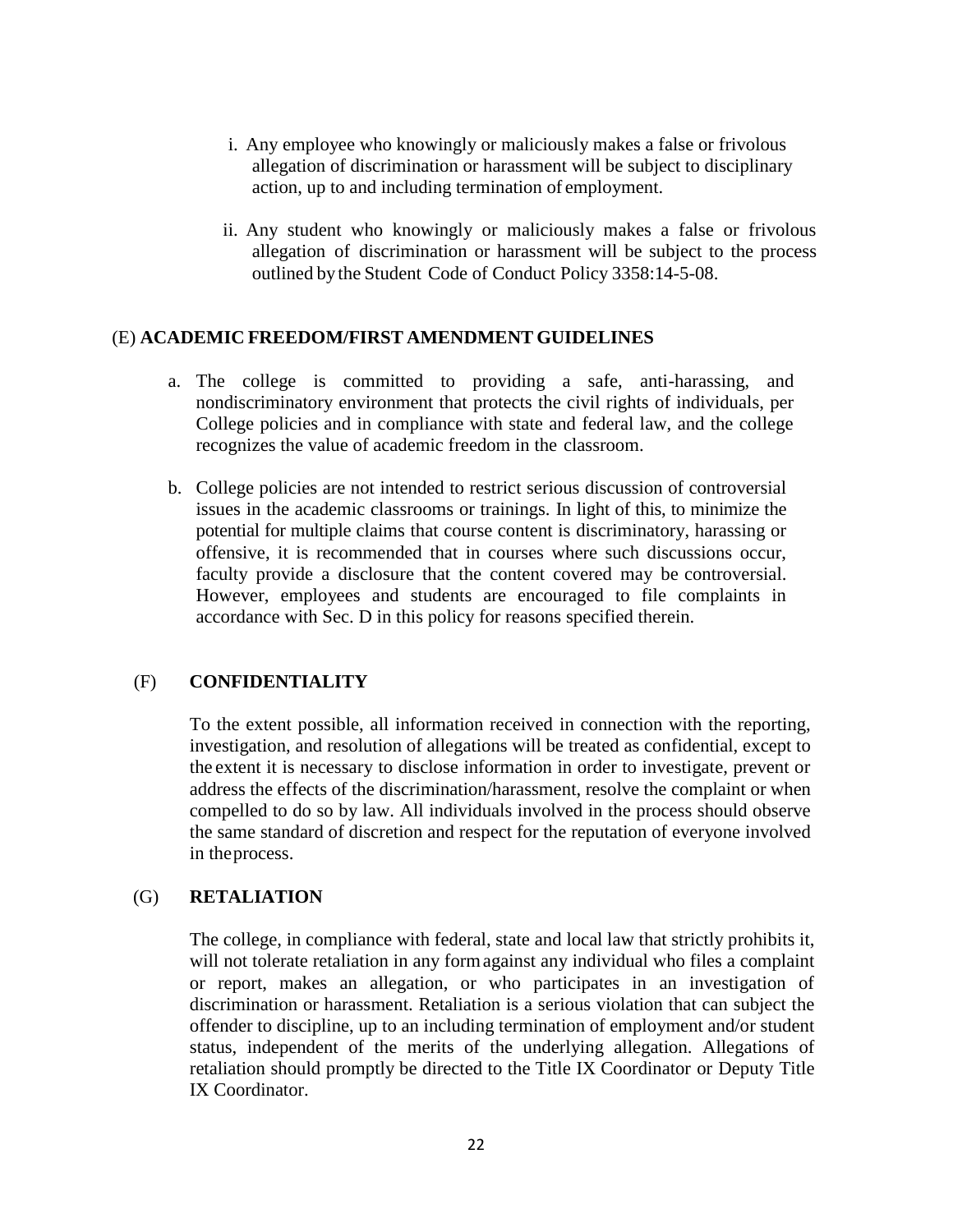(H) College administration will develop procedures related to this policy.

Effective: 03/16/2015 Revised: 12/14/2018 CERTIFIED ELECTRONICALLY

**Certification** 03/04/2015 Date Promulgated Under: 111.15 Statutory Authority: 3358

#### **3358: 14-3-35 SEXUAL MISCONDUCT Revised: 11/26/18**

#### (A)PURPOSEOF THE POLICY

Northwest State Community College is committed to maintaining an academic, work, and study environment where everyone is treated with dignity and respect and is free of sexual misconduct in any form. Sexual misconduct is a broad term that includes but is not limited to sexual harassment, sexual violence, inappropriate behavior that is of a sexual nature, or inappropriate behavior that is based on sex, and directed towards, by or against employees, students, vendors, customers or persons participating in a college program or activity.

Students and employees are expected to conduct themselves in a manner that maintains an environment free from sexual misconduct. All students and employees have a responsibility to be aware of this policy's contents, to abide by its terms, and to assist in its enforcement. This policy defines expectations for the college, its student, and its employees and establishes mechanisms for determining when those expectations have been violated.

#### (B) TITLE IX NOTICE OF NON-DISCRIMINATION

Title IX of the Education Amendments of 1972, and its implementing regulation at 43 C.F.R. Part 106 (Title IX) provides, "No individual in the United States shall, on the basis of sex, be excluded from participation in, be denied the benefits of, or be subjected to discrimination under any education program or activity receiving Federal financial assistance."

#### (C) DEFINITIONS

- (i) Sexual Misconduct any unwelcome behavior of a sexual nature that is committed without consent or has the purpose or effect of threatening, intimidating, or coercing a person. Sexual misconduct can occur between persons of the same or different sex.
- (ii) Non-Consensual Sexual Contact- any intentional sexual touching and any other intentional bodily contact in a sexual manner, however slight, with any object, by a man or a woman upon another person that is without consent. Non-Consensual Sexual Contact is a felony in the State of Ohio, defined in Title 29 of the Ohio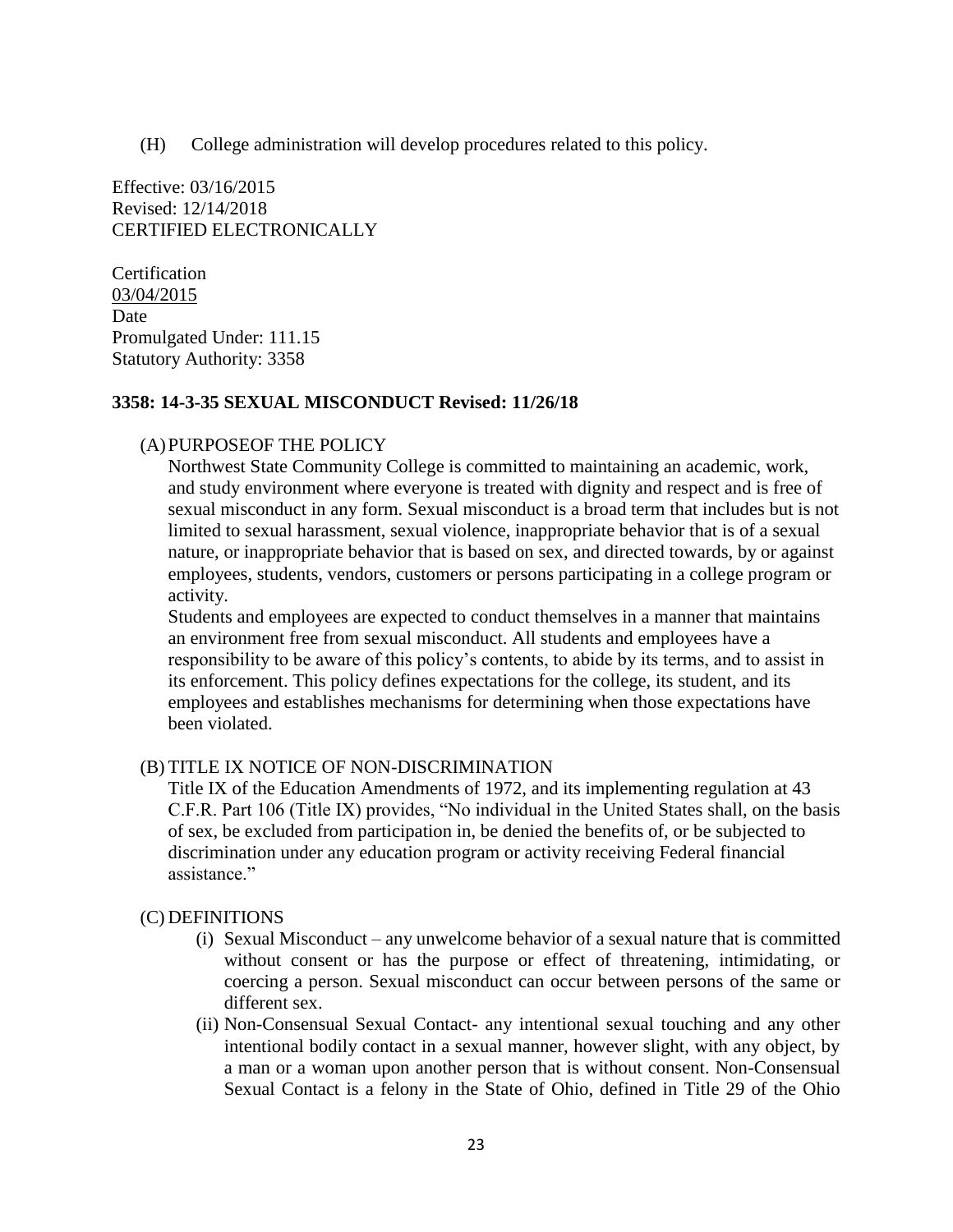Revised Code.

- (iii)Consent- a freely and affirmatively communicated willingness to participate in sexual activity, expressed by clear, unambiguous words or actions. It is the responsibility of the initiator of the sexual activity to ensure that he or she has the other person's consent to engage in sexual activity, throughout the entire sexual activity by all parties involved. At any time, a participant can communicate that he or she no longer consents to continuing the activity. Consent may never be obtained through the use of force, coercion, or intimidation; or if the victim is mentally or physically incapacitated, including through the use of drugs or alcohol. Consent cannot be assumed based on the existence of a previous dating or sexual relationship. The initiator's use of alcohol or drugs does not diminish his/her responsibility to obtain consent.
- (iv)Force- the use of physical violence, threat of physical violence and/or imposing on someone physically to gain sexual access.
- (v) Coercion- unreasonable, intimidating or forcible pressure for sexual activity.
- (vi)Incapacitation- A mental state in which an individual cannot make rational decisions because they lack the capacity to give knowing consent. Such incapacitation may be caused by alcohol or drug use, sleep or unconsciousness, or physical or mental impairment.
- (vii) Retaliation- Adverse action taken against an individual because the individual has engaged in a protected activity (such as filing a discrimination complaint or participating in an investigation of a violation of law or policy). The adverse action can be tangible (such as the giving of a lower grade or unjustified discipline) or intangible (such as the making of verbal threats or derogatory comments).
- (viii) Sexual Assault– includes non-consensual vaginal penetration by a penis, object, tongue or finger; anal penetration by a penis, object, tongue, or finger; and oral copulation (mouth to genital contact), no matter how slight the penetration or contact.
- (ix)Sexual Exploitation occurs when someone takes non-consensual or abusive sexual advantage of another for his/her own advantage or benefit, or to the benefit or advantage of anyone other than the person being exploited.
- (x) Stalking- engaging in a course of conduct directed at a specific person that would cause a reasonable person to fear for his or her safety or the safety of others or suffer substantial emotional distress.
- (xi)Domestic Violence/Intimate Partner Violence/Dating Violence- violence committed by a person who is or has been in a social relationship of a romantic or intimate nature with the victim; and where the existence of such a relationship shall be determined based on a consideration of the length of the relationship, the type of relationship and/or the frequency of interaction between the persons involved in the relationship.
- (xii) Sexual Harassment conduct of a sexual nature based on a person's sexual orientation, gender or gender identity and expression that prevents or impairs the full realization of occupational or educational opportunities or benefits. Sexual harassment occurs when this conduct explicitly or implicitly affects or interferes with a person's ability to pursue the terms and conditions of employment or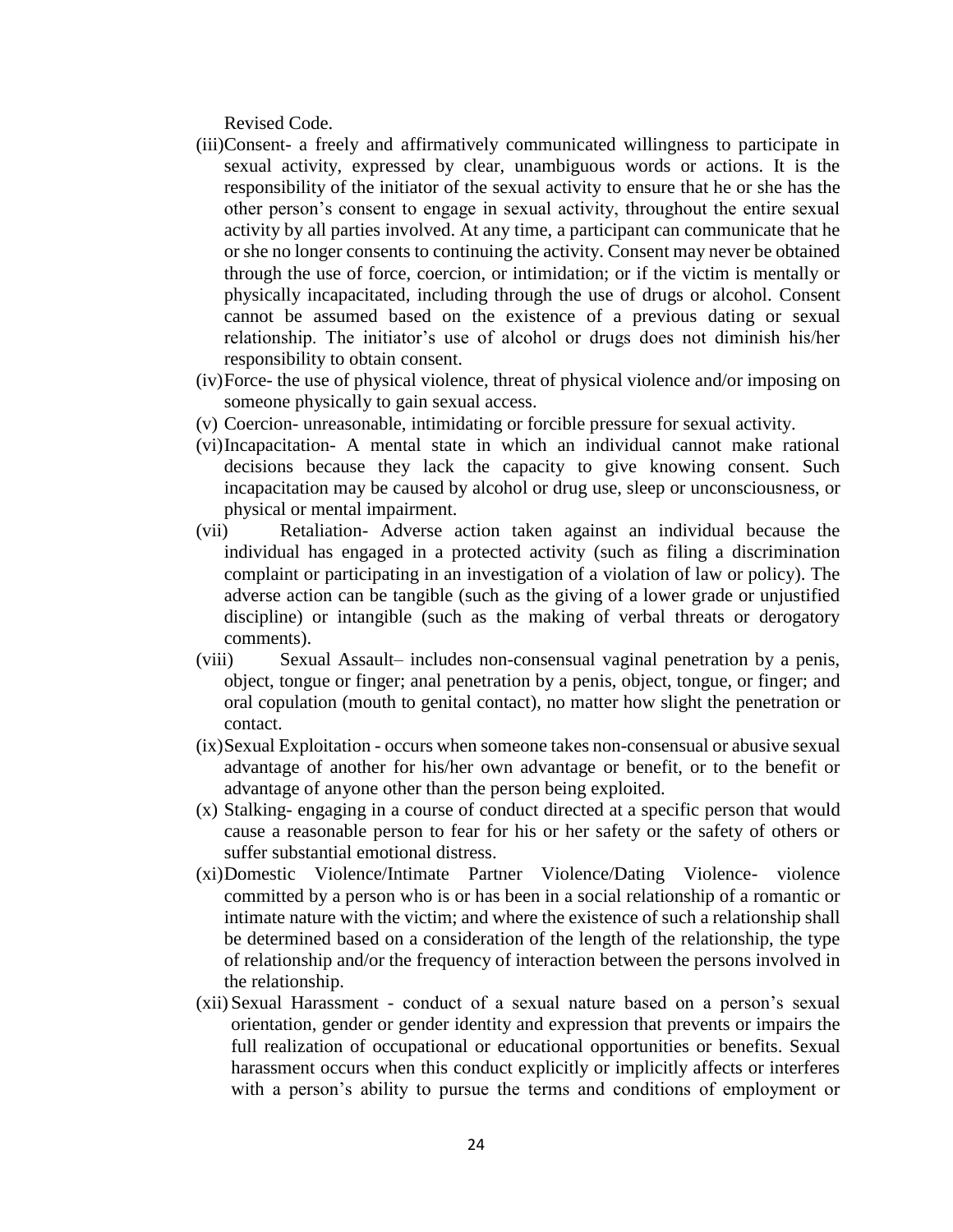academic attainment.

- a. Forms of Sexual Harassment Include:Quid Pro Quo (a.k.a "this for that") is the abuse of power and/or authority. Such behavior is especially harmful in situations where the imposition of unwanted sexual attention is accompanied by an explicit or implicit promise of employment, academic success, preferential treatment, the threat of reprisal or a negative consequence for refusal to engage in behavior of a sexual nature. Sexual harassment may occur without employment, academic, or economic injury to the victim.
- b. Hostile Work Environment includes any unwelcome physical, verbal or nonverbal conduct of a sexual nature that is so severe and pervasive that it unreasonably interferes with job performance or learning ability and creates an intimidating, or offensive work or academic environment, even if it leads to no tangible or economic consequences. A single instance of harassment may be sufficient to create a hostile work environment.

# (D)SCOPE

- (1) This policy applies to alleged sexual misconduct that takes place on College property or at college-sponsored activities, regardless of the location of the activity.
- (2) This policy may also apply to alleged sexual harassment or sexual misconduct that occurs off-campus, including virtual places, when the Title IX Coordinator or Deputy Coordinator determines that the alleged off-campus conduct could reasonably create a hostile environment or a continuing adverse effect on campus.

#### (E) JURISDICTION

- (1) The college has a compelling obligation to address allegations and suspected instances of sexual misconduct when it knows or should have known information that would lead a reasonable person to believe that this policy has been violated. The college may take appropriate action, including pursuing an investigation even in cases when the complainant is reluctant to proceed.
- (2) The college's disciplinary response may be limited if the accused is a visitor or other college's jurisdiction.

#### (F) REPORTING RESPONSIBILITIES AND FILING A FORMAL REPORT

- (1) Anyone especially all faculty, staff and administrators who believes that employees, students, or non-employee's behavior constitutes sexual misconduct has a responsibility to report the behavior/action as soon as it is known so that the college may administer this policy.
- (2) In cases of alleged sexual misconduct where the victim or alleged perpetrator is an employee, the complaint may be made to any of the following:
	- (a) The Title IX Coordinator or the Deputy Title IX Coordinator
	- (b) an employee of Human Resources; or
	- (c) an employee of the college's Police Department.
- (3) In cases of alleged sexual misconduct where the victim and/or alleged perpetrator is a student, a potential student, or someone participating in a college event, the complaint may be made to any of the following:
	- (a) the Title IX Coordinator or the Deputy Title IX Coordinator;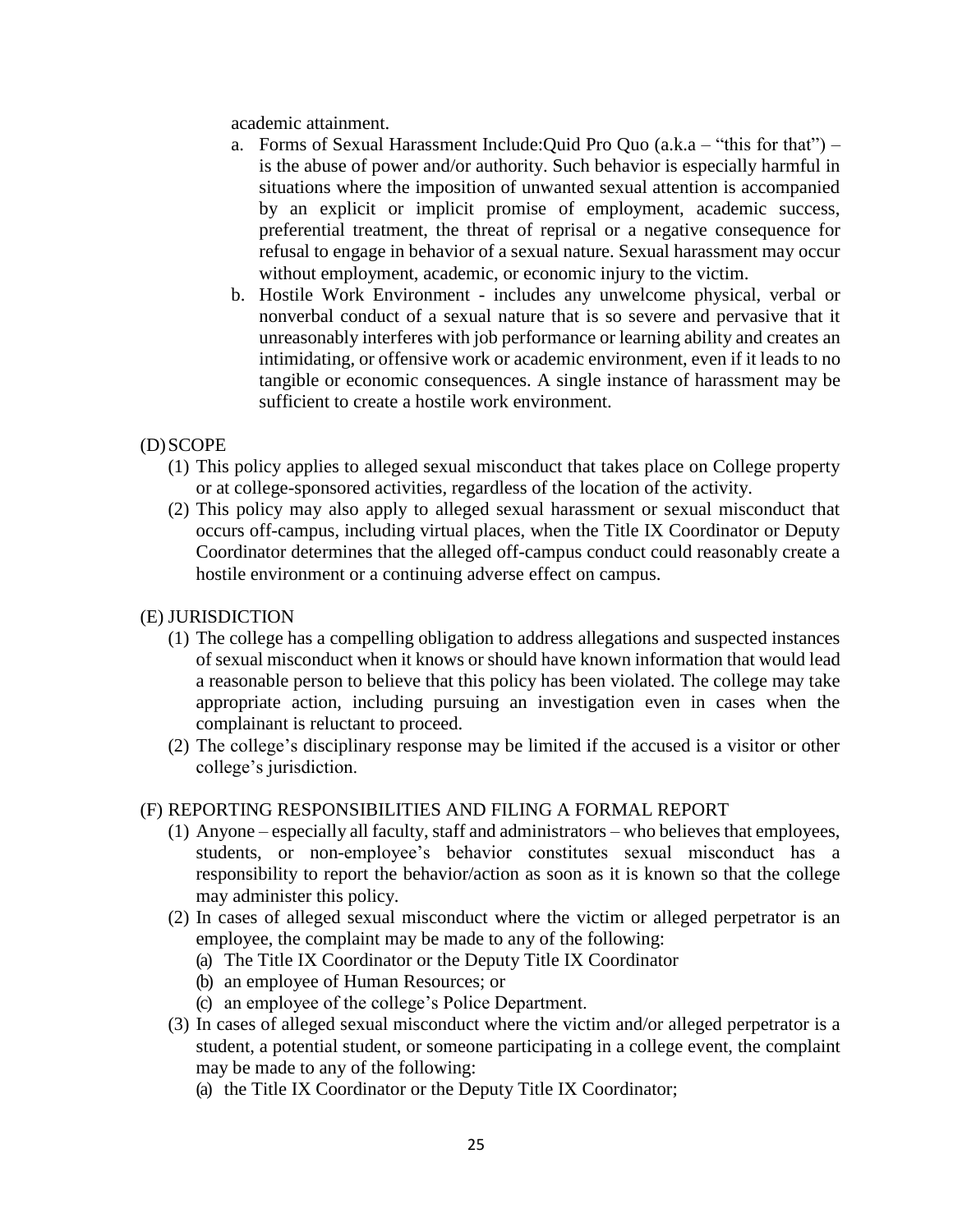(b) the Vice President for Academics;

- (4) Any person designated to receive complaints under this policy who has direct or constructive knowledge of alleged discriminatory or harassing behavior must take immediate appropriate action to report the behavior to the Title IX Coordinator or Deputy Title IX Coordinator. Failure to do so may result in disciplinary action, up to and including termination of employment.
- (5) The college will promptly investigate all allegations of sexual misconduct, sexual harassment and sexual violence in accordance with the procedures set forth in 14-3-35 Sexual Misconduct procedures. The Title IX Coordinator is responsible for overseeing the investigation of complaints under this policy and monitoring/coordinating the response of other campus offices that may respond to complaints of sex-based offenses under this policy, including complaints of retaliation for filing a complaint on the basis of this policy. The College's Title IX Coordinator's contact information can be found in the Human Resource Office.
- (6) Any employee who knowingly or maliciously makes a false or frivolous allegation of sexual misconduct will be subject to college's applicable disciplinary policy and procedures.
- (7) Any student who knowingly or maliciously makes a false or frivolous allegation of sexual misconduct will be subject to the process outlined by the Student Code of Conduct Policy 14-5-08.

#### (G)CONSEQUENCES OF SEXUAL MISCONDUCT

- (1) For Employees Violations of this policy will result in disciplinary action, up to and including termination of employment. Further, employees may be subjected to interim measures in accordance with Sexual Misconduct Procedure 14-3-35 while complaints of violations are being investigated and until the matter is resolved.
- (2) For Students Sanctions for violating this policy may range from a warning to expulsion. Further, students may be subjected to interim measures in accordance with Sexual Misconduct Procedure 14-3-35 while complaints of violations are being investigated and until the matter is resolved.

#### (H)INDICATORS AND EXAMPLES OF SEXUAL MISCONDUCT

- (1) The conduct must be unwelcome, non-consensual and severe or pervasive.
- (2) Sexual misconduct can occur in a variety of circumstances, including but not limited to the following:
	- (a) The victim and the person engaging in misconduct do not have to be of the opposite sex.
	- (b) The person engaging in the misconduct can be any full or part- time faculty, staff, administrator, employee, student, or non-employee conducting business at the college.
	- (c) The victim does not have to be the person directly experiencing the misconduct, but could be a third party or anyone aware of, or affected by, the misconduct.
- (3) Examples of sexual misconduct include, but are not limited to, the following:
	- (a) unwanted physical contact of any kind including touching, hugging or kissing;
	- (b) verbal harassment, such as slurs, propositions, lewd comments, recordings, music, jokes and offensive personal references of a sexual nature;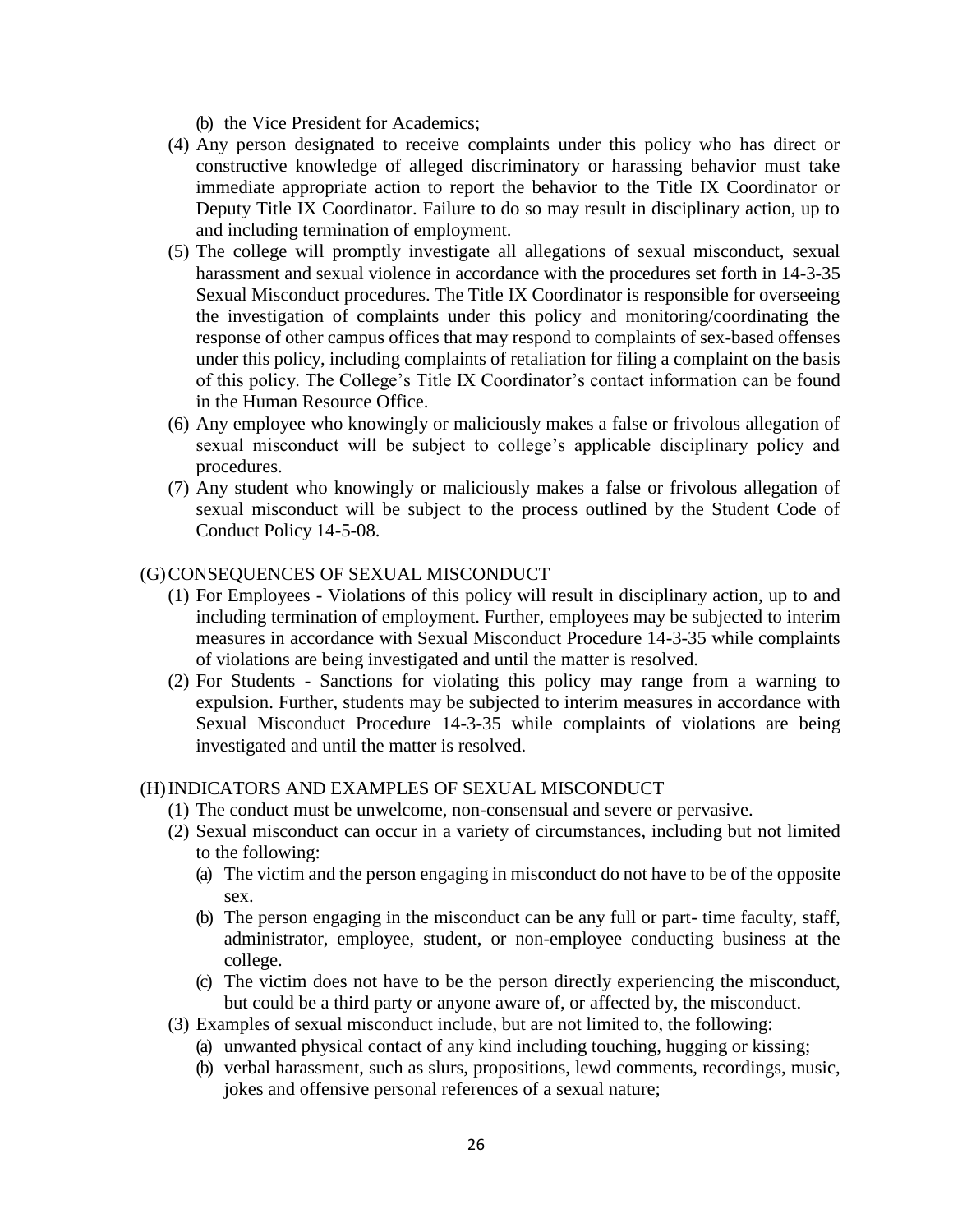- (c) non-verbal harassment, such as obscene hand or finger gestures, explicit drawings, pictures, posters, and cartoons or sexually suggestive written or electronically transmitted messages, and postings on social media;
- (d) conduct of a sexual nature that is demeaning, bullying, insulting, or intimidating;
- (e) sexual assault, including unwanted penetration of an orifice (anal, vaginal, oral) with the penis, mouth, finger or objects;
- (f) prostituting another person;
- (g) using electronic devices or technology (e.g., cell phone, camera, email, internet sites or social networks) to record or transmit nudity or sexual acts without a person's knowledge and/or permission;
- (h) intentionally observing nudity or sexual acts of another person without the person's knowledge or permission (voyeurism);
- (i) threatening to sexually harm someone;
- (j) initiating sexual activity with a person who is incapacitated and unable to provide consent; or
- (k) inducing incapacitation for the purpose of sexual exploitation.

# (I) PROHIBITIONS AGAINST CONSENSUAL SEXUAL RELATIONSHIP **MISCONDUCT**

Consensual sexual relationships include romantic, intimate or sexual relationships in which both parties agree to participate in the relationship. The college recognizes that consensual sexual relationships are generally not problematic, except when the relationship may compromise the integrity of the college, create the potential for the abuse of authority, or create the inability to remain impartial. Consensual sexual relationships may also create a third-party perception that a subordinate is receiving preferential treatment.

(1) Consensual sexual relationship misconduct among employees:

The college strictly prohibits consensual sexual relationships between administrators, supervisors, deans or chairpersons and the employees they supervise professionally advise, counsel, or employees over whom they have direct impact on the employee's terms and conditions of employment.

- (2) Consensual sexual relationship misconduct with students:
	- (a) The college strictly prohibits consensual sexual relationships between faculty members and the students or student employees enrolled in a class or class sequence(s) taught, advised, counseled, or supervised by the faculty member, or over whom the faculty member has direct impact on the student or student employee's academic enrollment or success.
	- (b) The college strictly prohibits consensual sexual relationships between administrators, supervisors, deans, chairpersons or employees and the student or student employees whom they advise, counsel, or supervise, or over whom they have a direct impact on the student or student employee's academic enrollment or success.
	- (c) The college strongly discourages all employees or faculty members from engaging in consensual sexual relationships with students as long as the student is considered to be in an active status as a student, even if the student is not currently enrolled in a class.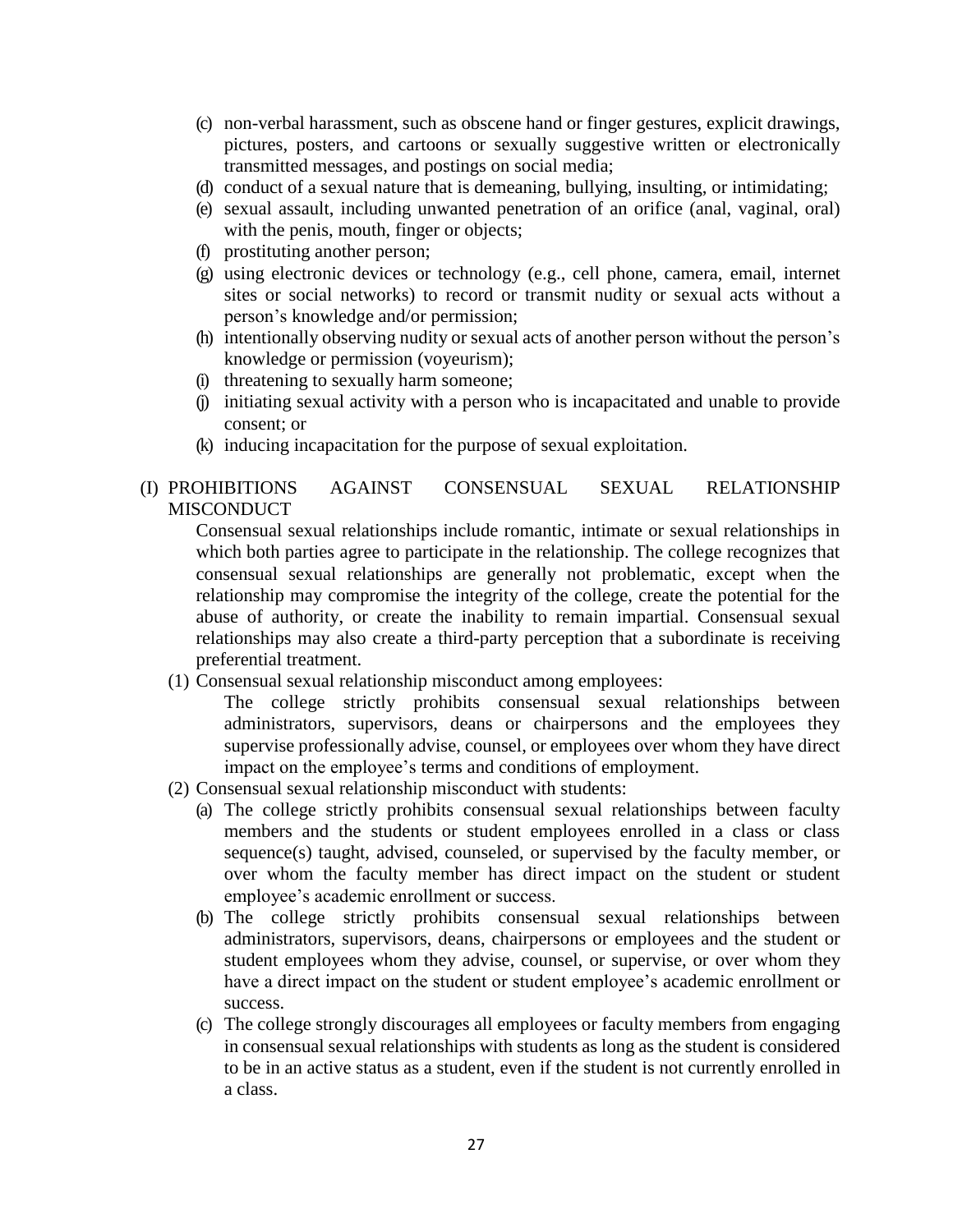#### (J) CONSEQUENCES OF CONSENSUAL SEXUAL RELATIONSHP MISCONDUCT

- (1) Any employee or faculty member who is engaged in a consensual sexual relationship that may be in violation of this policy has the responsibility to notify his/her administrator, dean or chairperson, the Human Resources Department and/or the Title IX Coordinator or Deputy Title IX Coordinator about the relationship as soon as it is known that it may violate this policy.
	- (a) The employment of the parties involved in the consensual sexual relationship in which one person has authority over or influence upon the status of the other will be modified so that the authority or influence no longer exists. This shall occur by moving one of the persons to another position, department or supervisor, if possible. If acceptable alternative arrangements are not feasible, the relationship may not continue or employees will be subject to further disciplinary action, up to and including termination.
	- (b) An employee who does not notify his/her administrator, supervisor, dean or chairperson that he/she is involved in a consensual sexual relationship is in violation of this policy and shall be subject to disciplinary action, up to and including termination of employment.
	- (c) If an employee and/or faculty member is found to be engaged in a consensual sexual relationship with a student that violates this policy, disciplinary action may be expedited.
	- (d) When one person in a consensual sexual relationship of any kind clearly informs the other person that the relationship is no longer welcome, the other person should not pursue the relationship. To continue the pursuit of the relationship may become a violation of this policy, and the pursuing person will be subject to disciplinary action, up to and including termination of employment.

# (K)ACADEMIC FREEDOM/FIRST AMENDMENT GUIDELINES

- (1) The college is committed to providing a safe, anti-harassing, and nondiscriminatory environment that protects the civil rights of individuals, and the college recognizes the protections of academic freedom in the classroom.
- (2) This policy is not intended to restrict serious discussion of controversial issues in a training or academic situation. In order to prevent claims that course content is discriminatory, harassing or offensive, it is recommended that participants in such discussions are provided with a disclosure that the content may be controversial.

#### (L) CONFIDENTIALITY

To the extent possible, all information received in connection with the reporting, investigation, and resolution of allegations of sexual misconduct will be treated as confidential except to the extent it is necessary to disclose information in order to investigate the allegation, take steps to stop, prevent or address the misconduct, resolve the complaint or when compelled to do so by law. All individuals involved in the process should observe the same standard of discretion and respect for the reputation of everyone involved in the process.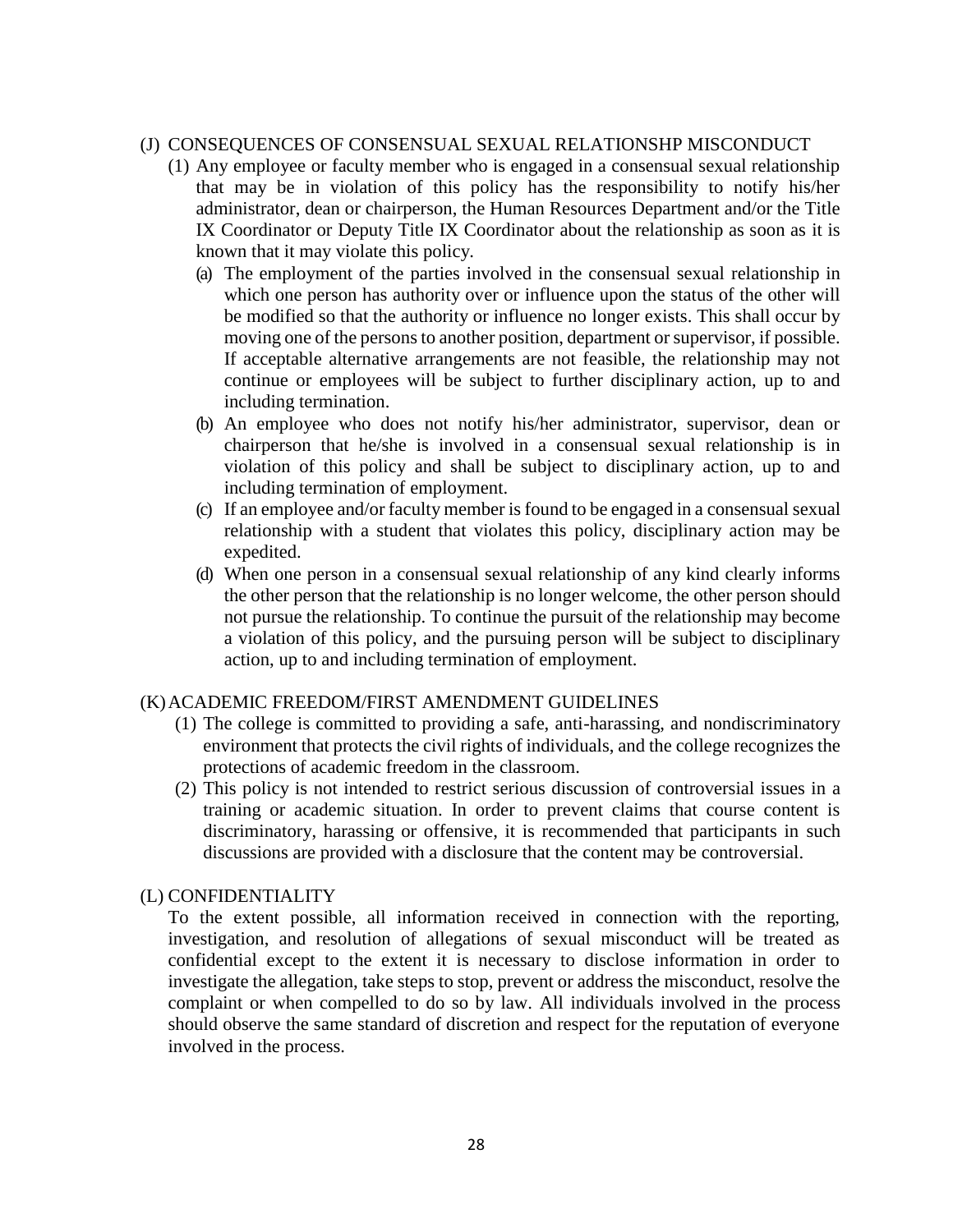#### (M) RETALIATION

College policy and federal, state and local law strictly prohibit retaliation in any form against any employee, faculty member, student, vendor, customer, or other person participating in a college program or activity who complains or reports an allegation, or who participates in an investigation of sexual misconduct. Retaliation is a serious violation that can subject the offender to sanctions independent of the merits of the allegation. Allegations of retaliation should be directed to the Title IX Coordinator or Deputy Coordinator.

(N)The Administration shall establish procedures to administer this policy. Those procedures can be found in the college's Procedure No. 14-3-35 Sexual Misconduct.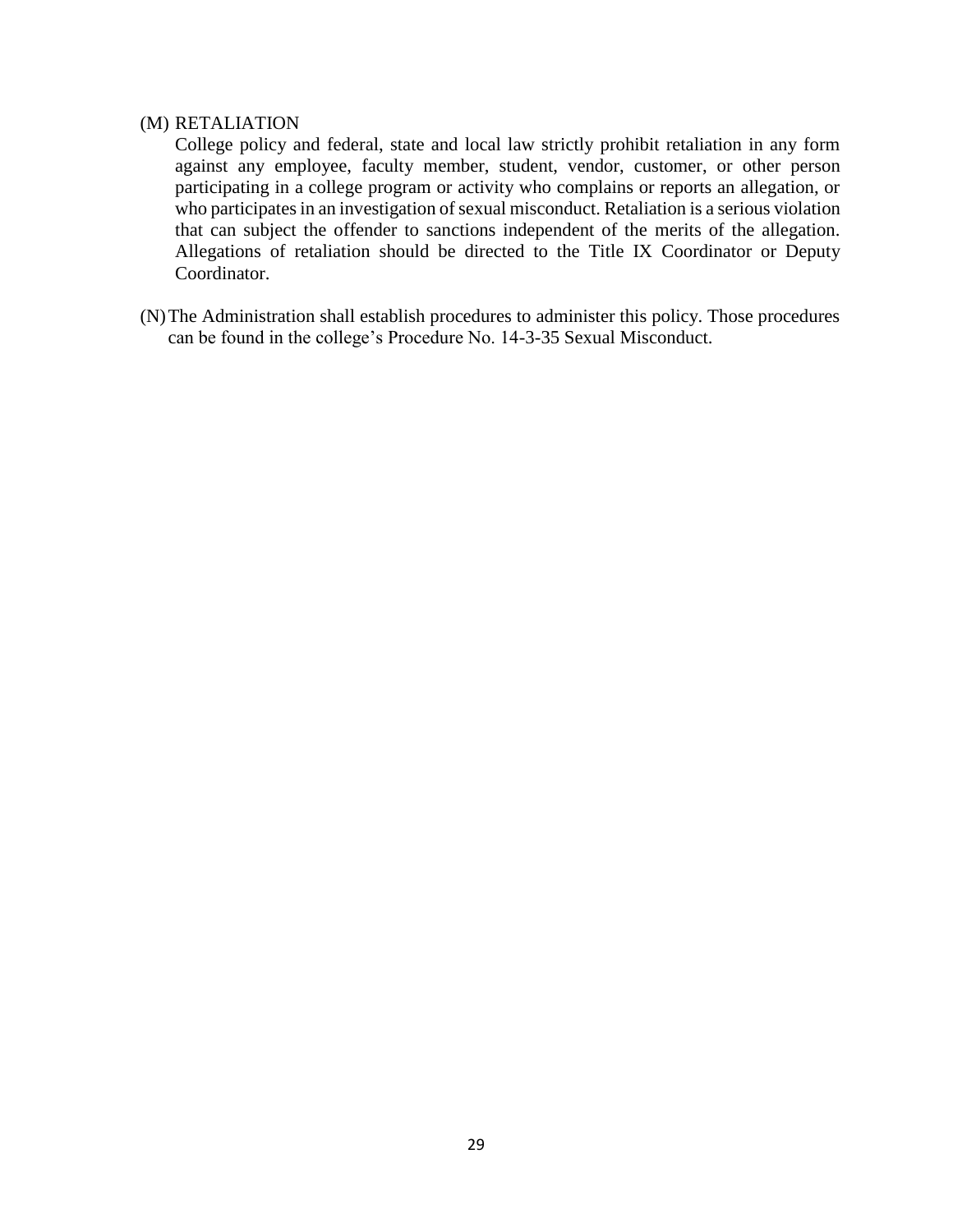| <b>Northwest State Community College: Main Campus Statistics</b> |                                           |                  |                  |                       |                       |                        |                        |                |                |                   |                   |                                             |                        |                        |                  |  |  |
|------------------------------------------------------------------|-------------------------------------------|------------------|------------------|-----------------------|-----------------------|------------------------|------------------------|----------------|----------------|-------------------|-------------------|---------------------------------------------|------------------------|------------------------|------------------|--|--|
| <b>OFFENSE</b>                                                   | <b>On-Campus</b>                          |                  |                  | <b>Residence Hall</b> |                       |                        | <b>On-Campus Total</b> |                |                | <b>Non-Campus</b> |                   | <b>Public Property</b>                      |                        |                        |                  |  |  |
| <b>Classification</b>                                            | 2018                                      | 2017             | 2016             | 2018                  | 2017                  | 2016                   | 2018                   | 2017           | 2016           | 2018              | 2017              | 2016                                        | 2018                   | 2017                   | 2016             |  |  |
| Murder/Non-<br>Negligent                                         | $\overline{0}$                            | $\boldsymbol{0}$ | $\overline{0}$   | $\overline{0}$        | $\overline{0}$        | $\overline{0}$         | $\overline{0}$         | $\overline{0}$ | $\theta$       | $\boldsymbol{0}$  | $\mathbf{0}$      | $\overline{0}$                              | $\overline{0}$         | $\overline{0}$         | $\overline{0}$   |  |  |
| Negligent<br>Manslaughter                                        | $\overline{0}$                            | $\boldsymbol{0}$ | $\overline{0}$   | $\overline{0}$        | $\overline{0}$        | $\theta$               | $\overline{0}$         | $\theta$       | $\theta$       | 0                 | $\mathbf{0}$      | $\theta$                                    | $\overline{0}$         | $\Omega$               | $\overline{0}$   |  |  |
| Sex Offenses                                                     | $\overline{0}$                            | $\overline{0}$   | $\overline{0}$   | $\overline{0}$        |                       | $\overline{0}$         | $\overline{0}$         | $\Omega$       | $\theta$       | $\overline{0}$    | $\overline{0}$    | $\overline{0}$                              | $\overline{0}$         | $\theta$               | $\overline{0}$   |  |  |
| Sex Offenses (Non-<br>forcible)                                  | $\theta$                                  | $\boldsymbol{0}$ | $\overline{0}$   | $\overline{0}$        | $\theta$              | $\theta$               | $\overline{0}$         | $\theta$       | $\overline{0}$ | $\boldsymbol{0}$  | $\boldsymbol{0}$  | $\boldsymbol{0}$                            | $\overline{0}$         | $\theta$               | $\overline{0}$   |  |  |
| Robbery                                                          | $\overline{0}$                            | $\overline{0}$   | $\overline{0}$   | $\overline{0}$        | $\overline{0}$        | $\overline{0}$         | $\theta$               | $\overline{0}$ | $\theta$       | $\overline{0}$    | $\overline{0}$    | $\overline{0}$                              | $\overline{0}$         | $\overline{0}$         | $\overline{0}$   |  |  |
| <b>Aggravated Assault</b>                                        | $\overline{0}$                            | $\overline{0}$   | $\overline{0}$   | $\Omega$              | $\overline{0}$        | $\overline{0}$         | $\overline{0}$         | $\theta$       | $\overline{0}$ | $\overline{0}$    | $\overline{0}$    | $\overline{0}$                              | $\overline{0}$         | $\overline{0}$         | $\overline{0}$   |  |  |
| <b>Burglary</b>                                                  | $\boldsymbol{0}$                          | $\boldsymbol{0}$ | $\overline{0}$   | $\mathbf{0}$          | $\mathbf{0}$          | $\mathbf{0}$           | $\boldsymbol{0}$       | $\theta$       | $\theta$       | $\overline{0}$    | $\boldsymbol{0}$  | $\overline{0}$                              | $\mathbf{0}$           | $\boldsymbol{0}$       | $\boldsymbol{0}$ |  |  |
| Motor Vehicle<br>Theft                                           | $\overline{0}$                            | $\boldsymbol{0}$ | $\theta$         | $\Omega$              | $\theta$              | $\theta$               | $\theta$               | $\theta$       | $\theta$       | 0                 | $\mathbf{0}$      | $\boldsymbol{0}$                            | $\overline{0}$         | $\theta$               | $\overline{0}$   |  |  |
| Arson                                                            | $\overline{0}$                            | $\overline{0}$   | $\overline{0}$   | $\overline{0}$        | $\overline{0}$        | $\overline{0}$         | $\overline{0}$         | $\overline{0}$ | $\theta$       | $\overline{0}$    | $\overline{0}$    | $\overline{0}$                              | $\overline{0}$         | $\theta$               | $\overline{0}$   |  |  |
| Domestic Violence                                                | $\overline{0}$                            | $\overline{0}$   | $\overline{0}$   | $\theta$              | $\theta$              | $\theta$               | $\theta$               | $\Omega$       | 0              | $\theta$          | $\overline{0}$    | $\theta$                                    | $\overline{0}$         | $\theta$               | $\Omega$         |  |  |
| Dating Violence                                                  | $\boldsymbol{0}$                          | $\boldsymbol{0}$ | $\overline{0}$   | $\overline{0}$        | $\overline{0}$        | $\overline{0}$         | $\overline{0}$         | $\theta$       | $\theta$       | $\overline{0}$    | $\mathbf{0}$      | $\overline{0}$                              | $\mathbf{0}$           | $\overline{0}$         | $\overline{0}$   |  |  |
| Stalking                                                         | $\overline{0}$                            | $\overline{0}$   | $\overline{0}$   | $\Omega$              | $\Omega$              | $\theta$               | $\theta$               | $\Omega$       | $\Omega$       | $\overline{0}$    | $\overline{0}$    | $\Omega$                                    | $\overline{0}$         | $\theta$               | $\Omega$         |  |  |
| <b>ARRESTS</b>                                                   | <b>On-Campus</b><br><b>Residence Hall</b> |                  |                  |                       |                       |                        | <b>On-Campus Total</b> |                |                |                   |                   | <b>Non-Campus</b><br><b>Public Property</b> |                        |                        |                  |  |  |
| Classification                                                   | 2018                                      | 2017             | 2016             | 2018                  | 2017                  | 2016                   | 2018                   | 2017           | 2016           | 2018              | 2017              | 2016                                        | 2018                   | 2017                   | 2016             |  |  |
| Liquor Law<br>Violations                                         | $\overline{0}$                            | $\overline{0}$   | $\overline{0}$   | $\overline{0}$        | $\overline{0}$        | $\overline{0}$         | $\theta$               | $\overline{0}$ | $\theta$       | $\mathbf{0}$      | $\overline{0}$    | $\overline{0}$                              | $\overline{0}$         | $\overline{0}$         | $\overline{0}$   |  |  |
| <b>Drug Law</b><br><b>Violations</b>                             | $\overline{0}$                            | $\boldsymbol{0}$ | $\overline{0}$   | $\overline{0}$        | $\theta$              | $\theta$               | $\overline{0}$         | $\theta$       | $\theta$       | $\boldsymbol{0}$  | $\boldsymbol{0}$  | $\boldsymbol{0}$                            | $\mathbf{0}$           | $\theta$               | $\overline{0}$   |  |  |
| Weapons Law<br>Violations                                        | $\overline{0}$                            | $\overline{0}$   | $\overline{0}$   | $\overline{0}$        | $\overline{0}$        | $\overline{0}$         | $\overline{0}$         | $\overline{0}$ | $\Omega$       | $\overline{0}$    | $\theta$          | $\overline{0}$                              | $\overline{0}$         | $\overline{0}$         | $\overline{0}$   |  |  |
| <b>JUDICIAL</b>                                                  |                                           | <b>On-Campus</b> |                  |                       | <b>Residence Hall</b> | <b>On-Campus Total</b> |                        |                |                |                   | <b>Non-Campus</b> |                                             |                        | <b>Public Property</b> |                  |  |  |
| Classification                                                   | 2018                                      | 2017             | 2016             | 2018                  | 2017                  | 2016                   | 2018                   | 2017           | 2016           | 2018              | 2017              | 2016                                        | 2018                   | 2017                   | 2016             |  |  |
| Liquor Law<br><b>Violations</b>                                  | $\overline{0}$                            | $\boldsymbol{0}$ | $\overline{0}$   | $\overline{0}$        | $\overline{0}$        | $\boldsymbol{0}$       | $\mathbf{0}$           | $\overline{0}$ | $\overline{0}$ | $\boldsymbol{0}$  | $\boldsymbol{0}$  | $\boldsymbol{0}$                            | $\mathbf{0}$           | $\theta$               | $\theta$         |  |  |
| <b>Drug Law</b>                                                  | $\overline{0}$                            | $\overline{0}$   | $\overline{0}$   | $\overline{0}$        | $\overline{0}$        | $\overline{0}$         | $\overline{0}$         | $\theta$       | $\Omega$       | $\overline{0}$    | $\overline{0}$    | $\overline{0}$                              | $\overline{0}$         | $\overline{0}$         | $\overline{0}$   |  |  |
| Weapons Law<br>Viôlations                                        | $\overline{0}$                            | 0                | $\theta$         | $\boldsymbol{0}$      | $\theta$              | $\theta$               | $\theta$               | $\theta$       | $\theta$       | $\overline{0}$    | $\overline{0}$    | $\theta$                                    | $\mathbf{0}$           | $\theta$               | $\Omega$         |  |  |
| <b>HATECRIMES</b>                                                | <b>On-Campus</b><br><b>Residence Hall</b> |                  |                  |                       |                       |                        | <b>On-Campus Total</b> |                |                |                   |                   | <b>Non-Campus</b>                           | <b>Public Property</b> |                        |                  |  |  |
| Classification                                                   | 2018                                      | 2017             | 2016             | 2018                  | 2017                  | 2016                   | 2018                   | 2017           | 2016           | 2018              | 2017              | 2016                                        | 2018                   | 2017                   | 2016             |  |  |
| No Hate Crimes<br>Reported                                       | $\overline{0}$                            | $\boldsymbol{0}$ | $\overline{0}$   | $\boldsymbol{0}$      | $\overline{0}$        | $\overline{0}$         | $\mathbf{0}$           | $\theta$       | $\theta$       | $\overline{0}$    | $\boldsymbol{0}$  | $\overline{0}$                              | $\boldsymbol{0}$       | $\overline{0}$         | $\overline{0}$   |  |  |
| <b>UNFOUNDED CRIMES</b>                                          |                                           |                  |                  |                       |                       |                        |                        |                |                |                   |                   |                                             |                        |                        |                  |  |  |
| Classification                                                   | 2018                                      |                  |                  |                       |                       |                        | 2017                   |                |                |                   |                   | 2016                                        |                        |                        |                  |  |  |
| N/A                                                              |                                           |                  | $\boldsymbol{0}$ |                       |                       |                        |                        | $\theta$       |                |                   |                   |                                             | $\bf{0}$               |                        |                  |  |  |
| <b>NOTATIONS: None</b>                                           |                                           |                  |                  |                       |                       |                        |                        |                |                |                   |                   |                                             |                        |                        |                  |  |  |